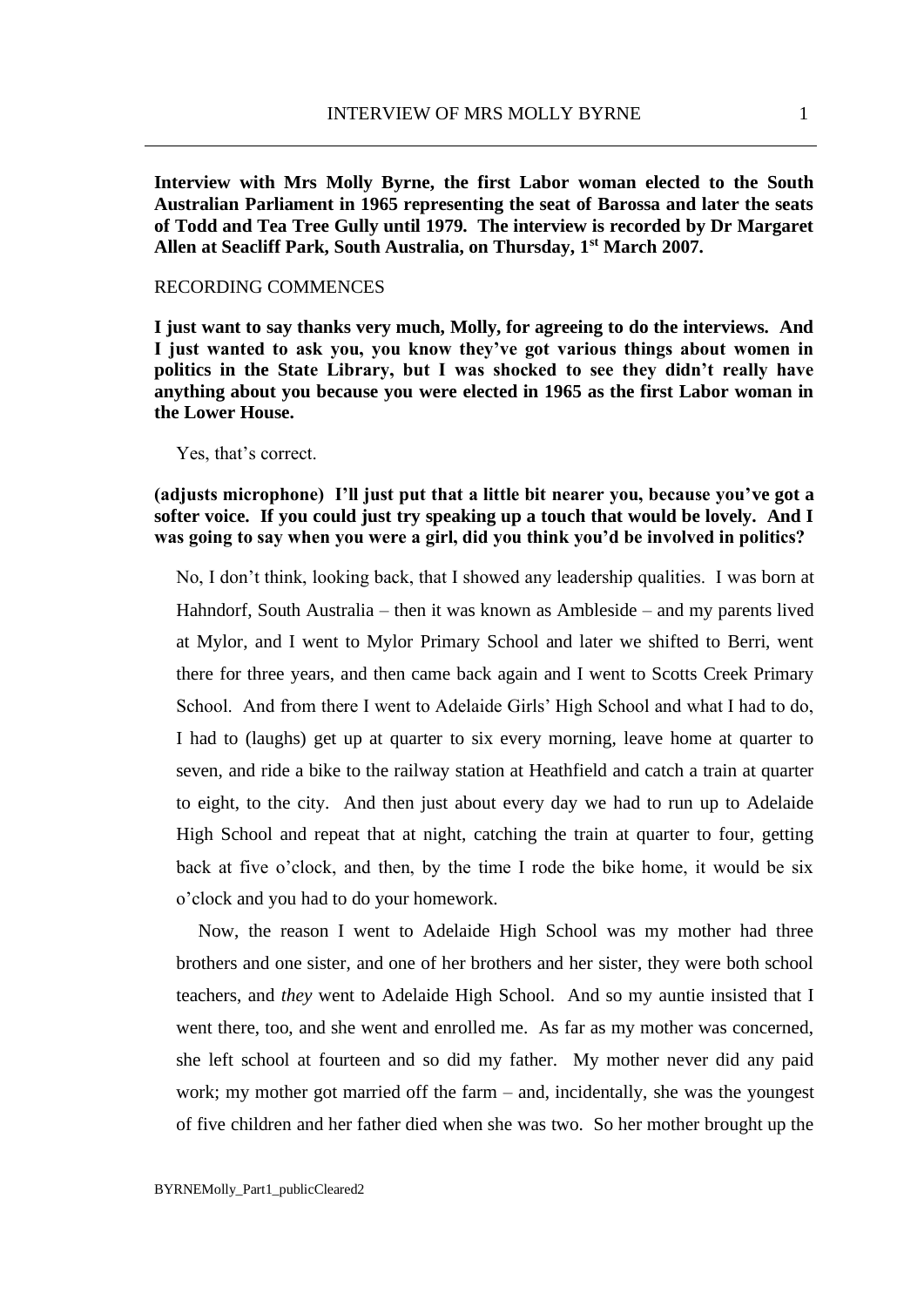family. And on my father's side, he was an orphan and he was brought up by a maiden aunt and two bachelor brothers. So he left school when *he* was fourteen, you see, and had to go to work. And at that time Dad was a market gardener. But he didn't own any land. My mother's mother owned quite a lot of land at Mylor and one of the sons, he was a market gardener. That part of the property was next to the Onkaparinga River; my father helped him.

## **And that's how your parents perhaps met, up at Mylor?**

My parents met because my father (laughs) played football and cricket and my mother played tennis and it was all on the same complex, and that's how they met one another.

#### **Oh, really? And what was your maiden name?**

My maiden name was McGavisk, M-C-G-A-V-I-S-K, and my father's ancestors came from Scotland. And my mother's maiden name was Lapidge, L-A-P-I-D-G-E, and they came from Cornwall.

# **It's interesting that you went to Adelaide High, because I went to that school too and I'm working on the centenary history of that as well as doing the Dunstan Foundation, so it's lovely to find you in relation to the school.**

They did invite me back once to address the students.

#### **Oh, did you do that?**

Yes, I did that.

#### **Oh, marvellous. And your mother didn't go to Adelaide High School?**

My mother left school at fourteen. She had asthma and she stayed home on the farm. It was only my auntie and uncle that went there, who became school teachers.

### **So they were older than her?**

They were older; she was the youngest, she was only two when her father died. But her mother was originally a dressmaker and her and her two sisters had a business in Hutt Street. But her husband – that's my grandfather, whose surname, as I've said, was Lapidge – he was an engineer. I think the Lapidges were what you'd call probably 'middle-class', and he was quite well-educated and he went to Pulteney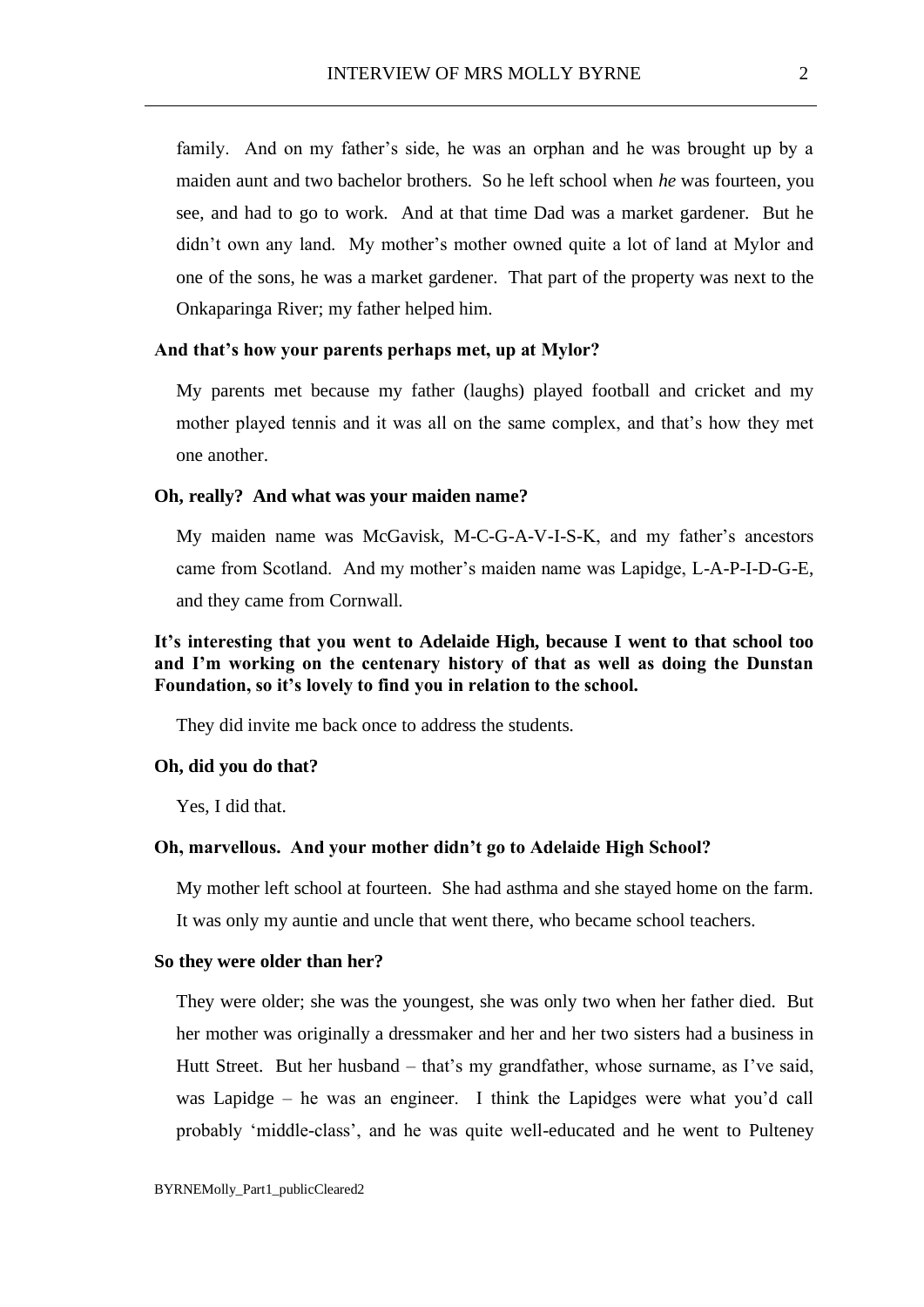Grammar. And they had shops, the Lapidges: one in King William Road, Hyde Park; and another one on Unley Road. And my great-grandma also had a mixed business shop at Mylor.

### **And you went up to Berri to live when you were a small girl.**

Yes, I went there for three years, but I went to school there.

## **Why did your family move there?**

Mainly I think because my father felt that he had a better opportunity. But I think probably they moved back because they were disappointed.

### **And then they moved back to Scotts Creek?**

They moved back to Bradbury, and I went to school at Scotts Creek.

#### **And is that where you did grade seven?**

Yes, I did grade seven at Scotts Creek.

# **Oh, right. And who were your teachers at primary school? Men or women or – – –?**

Well, there was only two teachers: a woman teacher from grade one to three and then a male teacher from four to seven. And, looking back, I think it was a (laughs) disadvantage, because it's much better – like later we shifted to the city and my sister, for example, was in a class where they just had one teacher –

## **To a bigger school?**

– yes. That was the beginning of third-year high school, that was when we shifted to the city, and we lived at Clapham and my sister went to Colonel Light Gardens Primary School.

### **And what did your father do when you came back to live in Adelaide?**

I think that was during the War years that he was in the Army. And then, after he came out of the Army, he just did labouring jobs.

#### **So he went away to the War?**

No, he didn't go overseas. As a matter of fact, he got an injury on embarkation leave and couldn't go. And then he became a military police officer.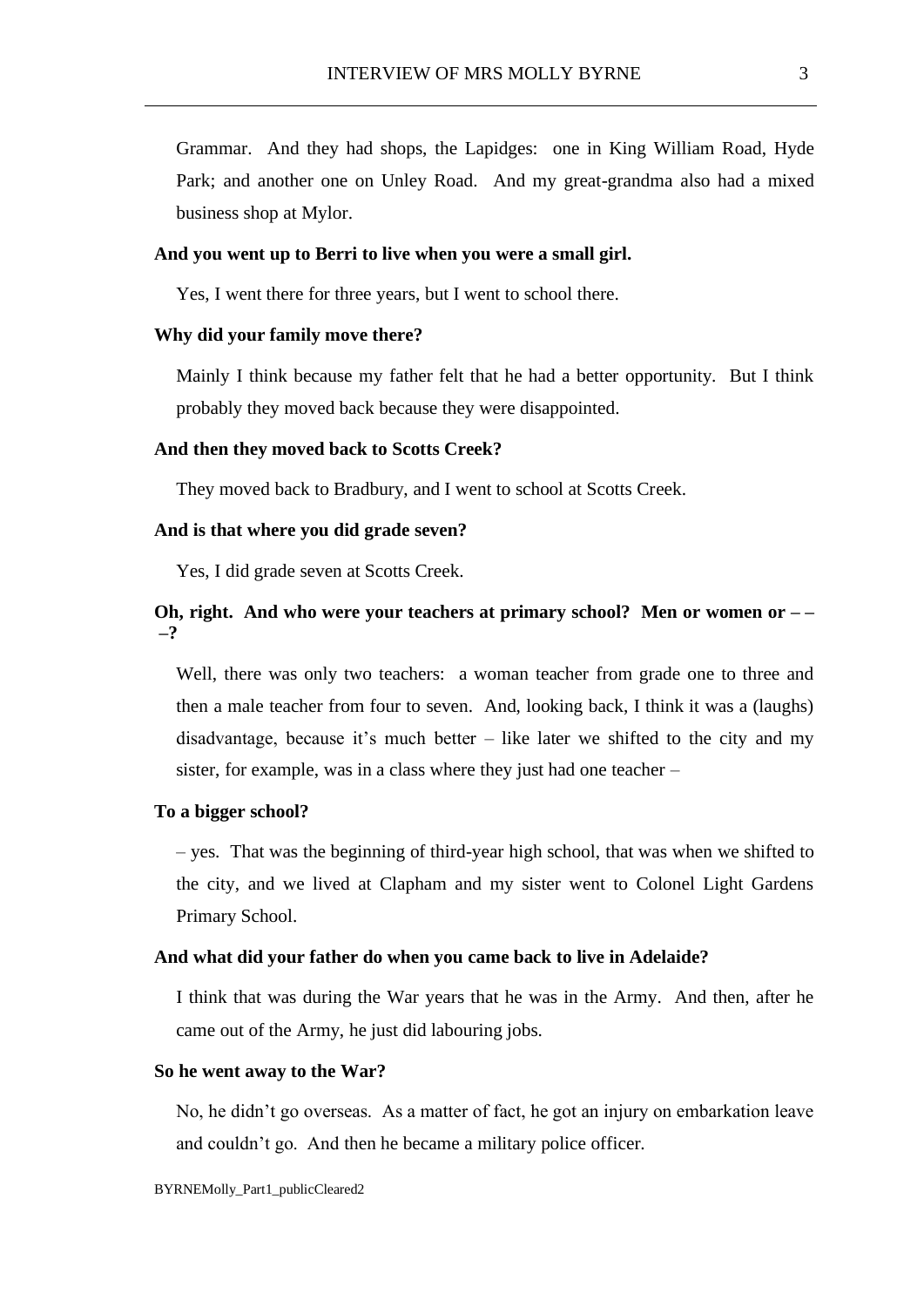### **And you said your mother didn't go out to work at all?**

Never.

## **And was your mum involved in community activities or in the Church?**

Involved in the Church when we were in the Hills, but not when we came to Adelaide and Mum didn't take much interest in outside activities.

#### **What church was it when you** *were* **in the Hills?**

We went to the Church of England, now known as Anglican. And we always went to Sunday School, we were encouraged to do so.

#### **And what about your father? Was he involved in community activities at all?**

No, he wasn't; but when he came out of the Army and lived at Clapham he became Secretary of the Colonel Light Gardens Sub-Branch of the  $ALP<sup>1</sup>$  And I got elected Delegate to the State Council and Convention.

## **Oh! So how old were you when that happened?**

Well, I think I joined the ALP when I was twenty. So I can't say (laughs) exactly when I was elected a delegate. But I used to go and sometimes speak.

## **Oh, really? Were many women speaking at the Colonel Light Gardens Branch?**

I can't remember many women attending, actually.

### **You went along with your dad?**

Yes, I went with my father.

### **And did any of your brothers or sisters come along?**

No, my sister was not interested in politics.

## **Now, I don't think I've asked you about your brothers and sisters, have I? How many children were in the family?**

Only the two: my sister and myself.

## **And you were the older one?**

<sup>1</sup> ALP – Australian Labor Party.

BYRNEMolly\_Part1\_publicCleared2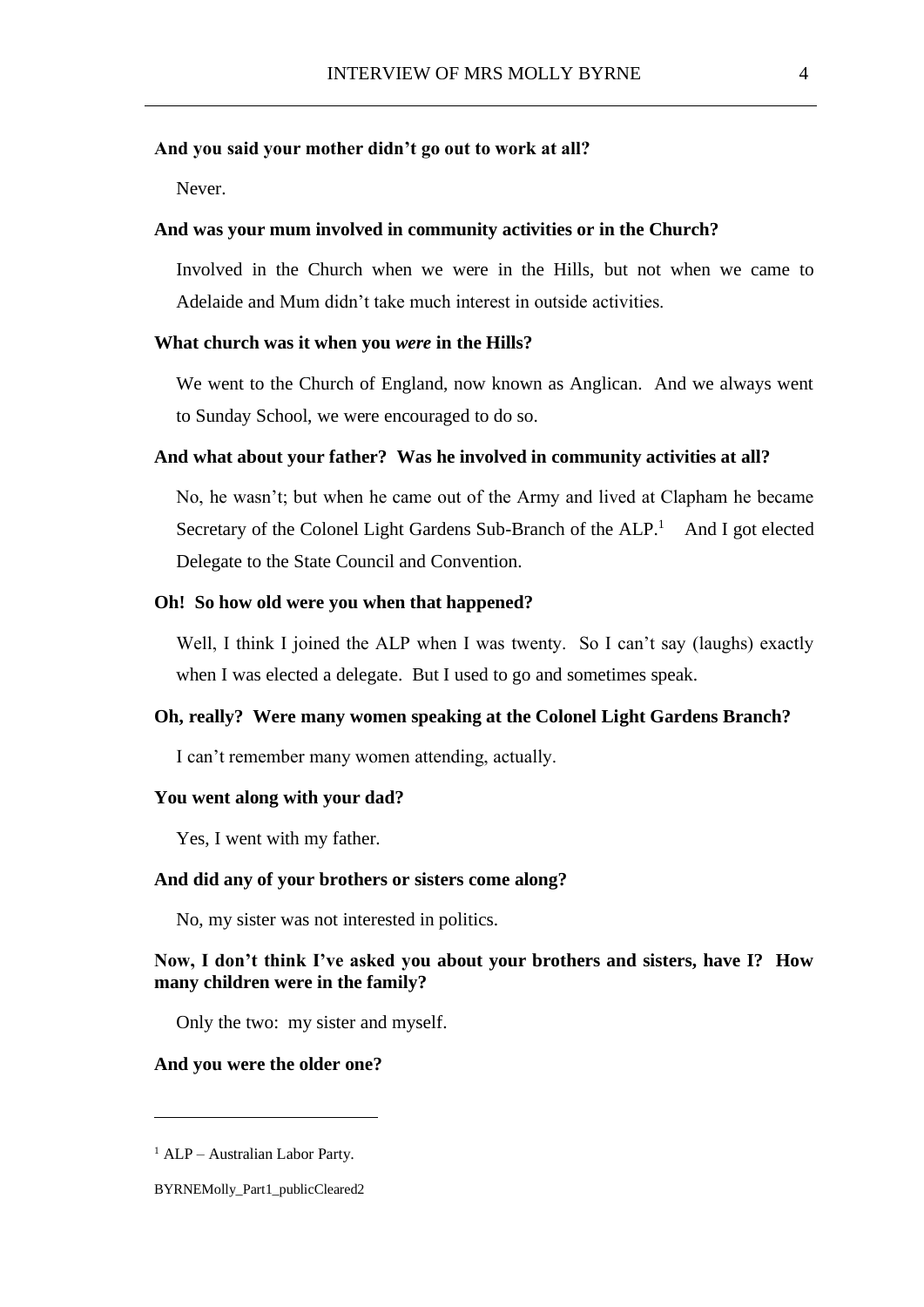Yes.

#### **And were you a dad's girl?**

Not particularly.

## **I just wondered.**

(laughs)

# **So could I ask you about going to Adelaide Girls' High School – or it was 'Adelaide High School' when you were there, wasn't it, the boys' and girls' school?**

Yes, they were next door to one another in Grote Street. And I can tell you about my first day there – you don't forget some things. Because I came down in the train, and of course there was another boy came down but of course he went to the boys' school. But I didn't know anybody there and I can remember standing back next to the wall and I felt (laughs) very, very nervous, I suppose. And then along come two young ladies who were obviously, I suppose, going to be prefects, and they went and introduced me to somebody, I remember that. And then I met her sort of after that in the lunch hour, and then we were separated in different classes, but that's how I started there.

#### **What year did you start at the school?**

I can't remember now. (laughs)

### **Well, could I be rude and ask you when you were born, Molly?**

Yes, but you'd better not publish that. - So it would have been during the War, I was going to say about 1942, but I'm not quite sure.

## **And do you remember how old you were when you started at the school?**

Well, I started school when I was six. And I can remember the girl next door, in the next farm, she started school on the same day and her brother took us to school – and he could have (laughs) only been perhaps a year or so older; you'd never do that now.

### **No, you wouldn't, would you.**

And we walked about three or four kilometres to school.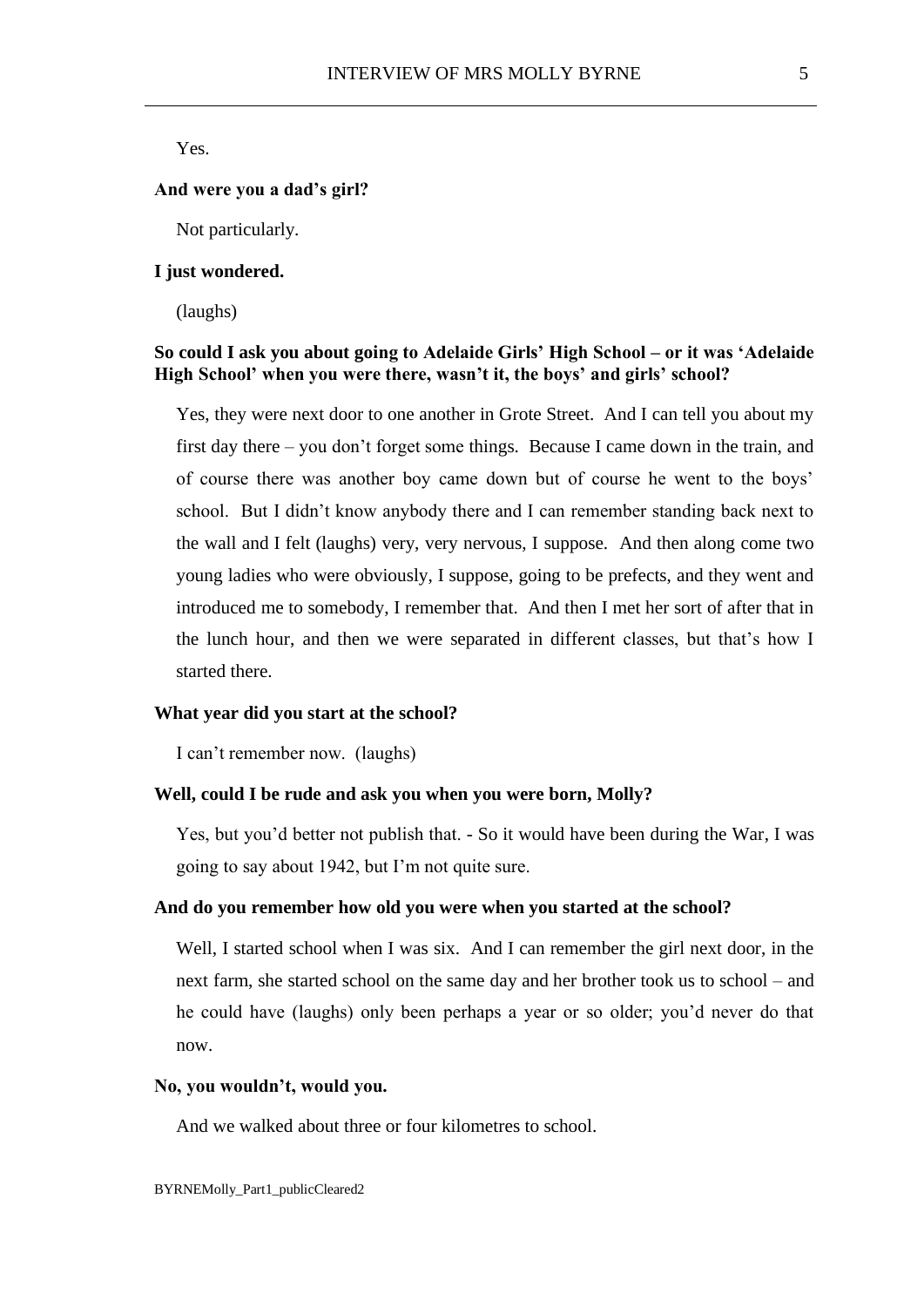### **How marvellous. That was at primary school.**

And I'm still friendly with her today.

# **How lovely, how marvellous. You can talk about things that many other people just don't know existed, I guess. And nowadays people go up in the Hills and they're back in an instant, really.**

Yes, that's right. Well, then I can remember we only came down to the city perhaps two times a year, and it was a big event. We used to come down and we used to (laughs) sit on the back of my uncle's truck and go to see Father Christmas. And then the Church had a picnic and it was down here at Seacliff, we used to come down to that.

# **And so you must have been about twelve or thirteen when you went to Adelaide High School.**

Well, I started when I was six, so I suppose it was probably thirteen, I should say so.

### **So it was your aunt who insisted that you go to the school.**

Yes, my auntie took me down and enrolled me. I was enrolled in the wrong course, I've got to say that. I should have been enrolled in a general course and I was enrolled in a commercial course.

#### **How did that happen?**

I don't know, just one of those things.

# **And what did your mum think about you going all the way down there by yourself in the train?**

No-one seemed to take any notice. It was just accepted. And then, after a while, a family came to live next door and the parents of those children owned a munitions factory and they had a housekeeper to look after the family because they shifted them out of the city because the War was on. And one of those boys went to Urrbrae High School, and then he used to wait for me at the gate and we used to ride together.

### **So when you rode home from the train station – – –.**

Well, when I *went*, depending, he would ride home with me if we caught the same train home.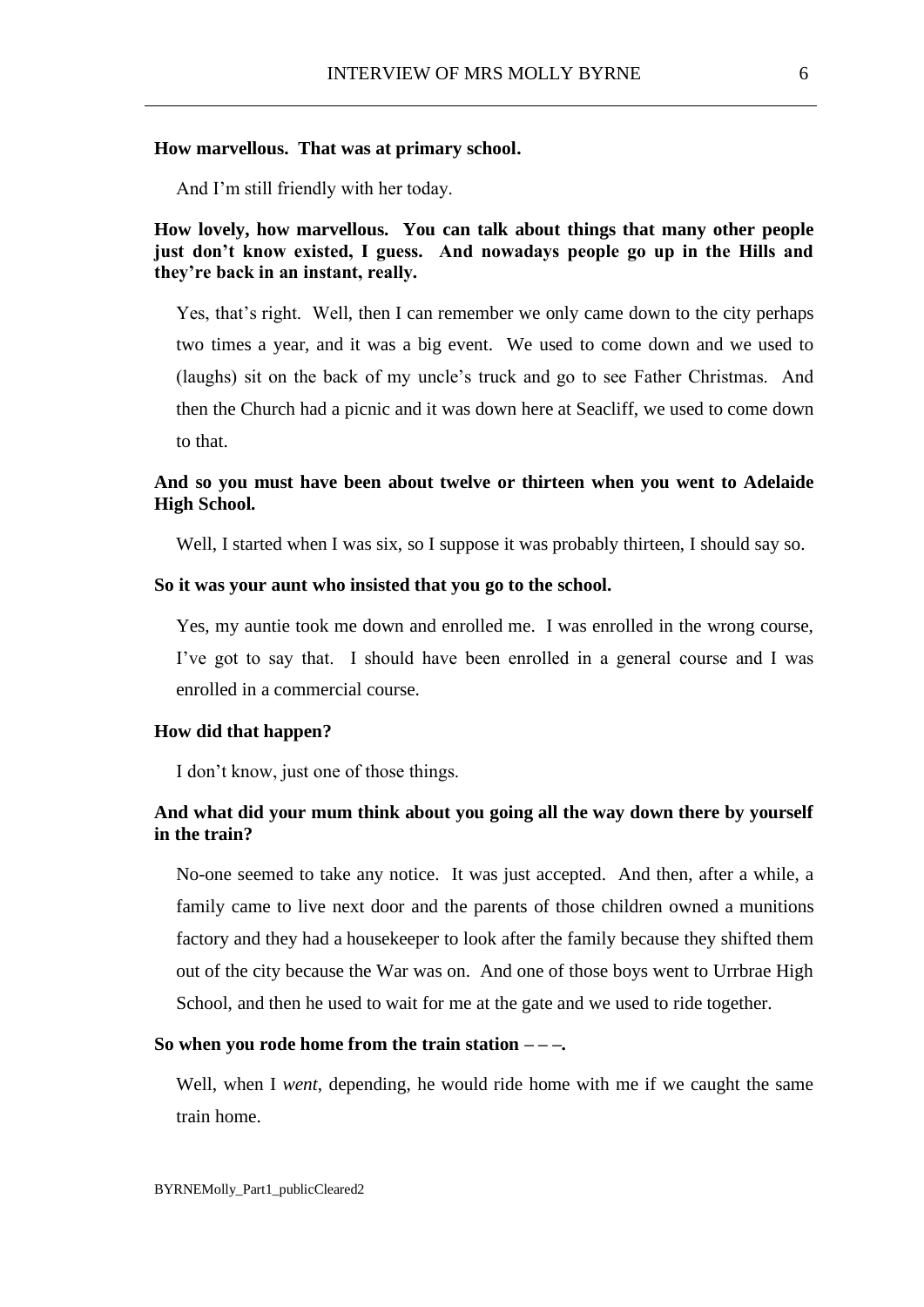# **Yes. So sometimes when you got home in the winter it must have been nearly dark.**

It was, and pouring with rain. You'd get off the train about five o'clock and it would be dark. I remember sometimes when I felt a bit frightened, looking back I don't know how I did it; but now, of course, there's a high school at Heathfield.

# **So the girls you went to primary school with, they didn't go and do secondary education much?**

There was only one other boy; there weren't many children, of course, in grade seven, I think I was the only girl. But a girl afterwards, who was in the class below me, her father was the teacher at that school and *she* went too to high school, but she was at Scotts Creek and so she rode on a different route.

### **So what do you remember about Adelaide High when you were there?**

Well, nothing in particular I suppose, but being the War years I remember at one stage we were put across the road in the old church. But of course the yard was very restricted and really there wasn't much opportunity to play much sport or anything like that. And of course after school I had to catch the train home, so I couldn't really stay after school and involve myself in many other things.

# **So there was quite, in a way, an investment by your parents in – the train fares would have added up, I guess, and also the fact that you weren't working – an investment in your education.**

I don't know. It was never discussed, but I can remember, because being during the War, there were  $-1$  forget what you call it  $-$  you had to have some sort of tickets to buy clothes and that –

# **Rations?**

– I don't know whether it was a ration, but it was some sort of a ticket, wasn't it?

## **Coupons or something, yes.**

And of course resources were scarce, and I can remember (laughs) I had a uniform made out of some old black serge trousers of my auntie's husband.

#### **And what subjects did you do at Adelaide High School?**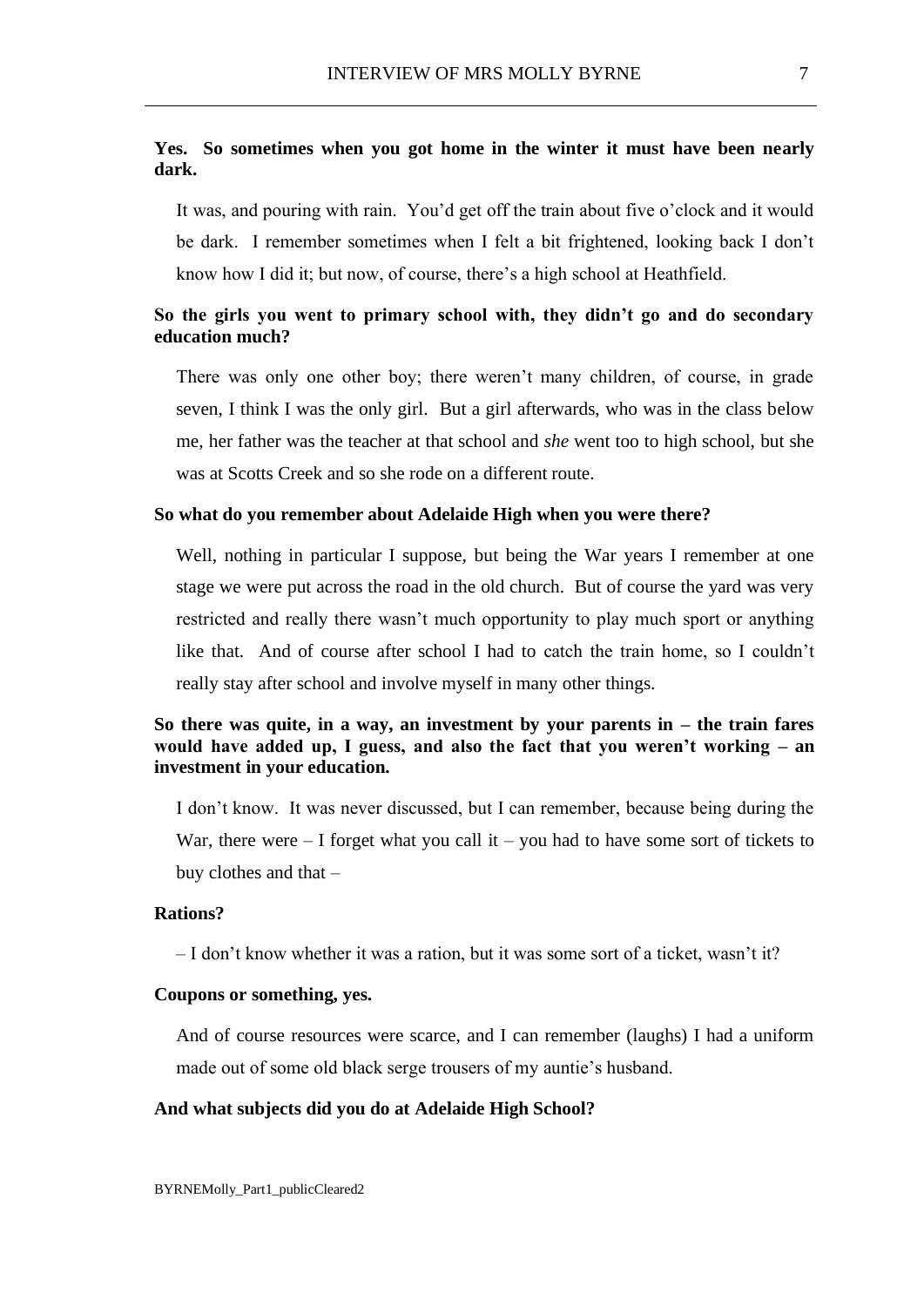I mainly did commercial subjects, where as I said before I think it would have been better if I'd been enrolled in a general course and then you could have specialised later in a commercial course. But anyway, it turned out all right for me. (laughs)

### **So who was the Principal when you were there?**

Well, it was Miss Drummond.

## **What was she like?**

A lovely person. I can remember talking to her. And I remember the first – I can't remember the names of all the teachers, but no, everybody was very pleasant.

## **And was it seen as quite an honour to go to Adelaide High School, or – – –?**

I don't know, I never thought about it. Most of the children coming down on the train got out at Mitcham and went to Unley High School. And there was only a couple of us that went to Adelaide High School.

## **Well, it would have been much closer, I suppose, Mitcham.**

Yes, that's right.

## **Unley High School. And how many years were you at Adelaide High School?**

Three years, and then I passed my Intermediate and I went to work. And then my sister started there.

### **And so your parents came to live in Adelaide when you finished at the school?**

Yes, a year before I finished.

#### **So the last year was a bit easier.**

Yes, because I caught the train (laughs) at Clapham and it was much easier.

#### **And did you study English at the school?**

Yes.

## **And History?**

No, not History.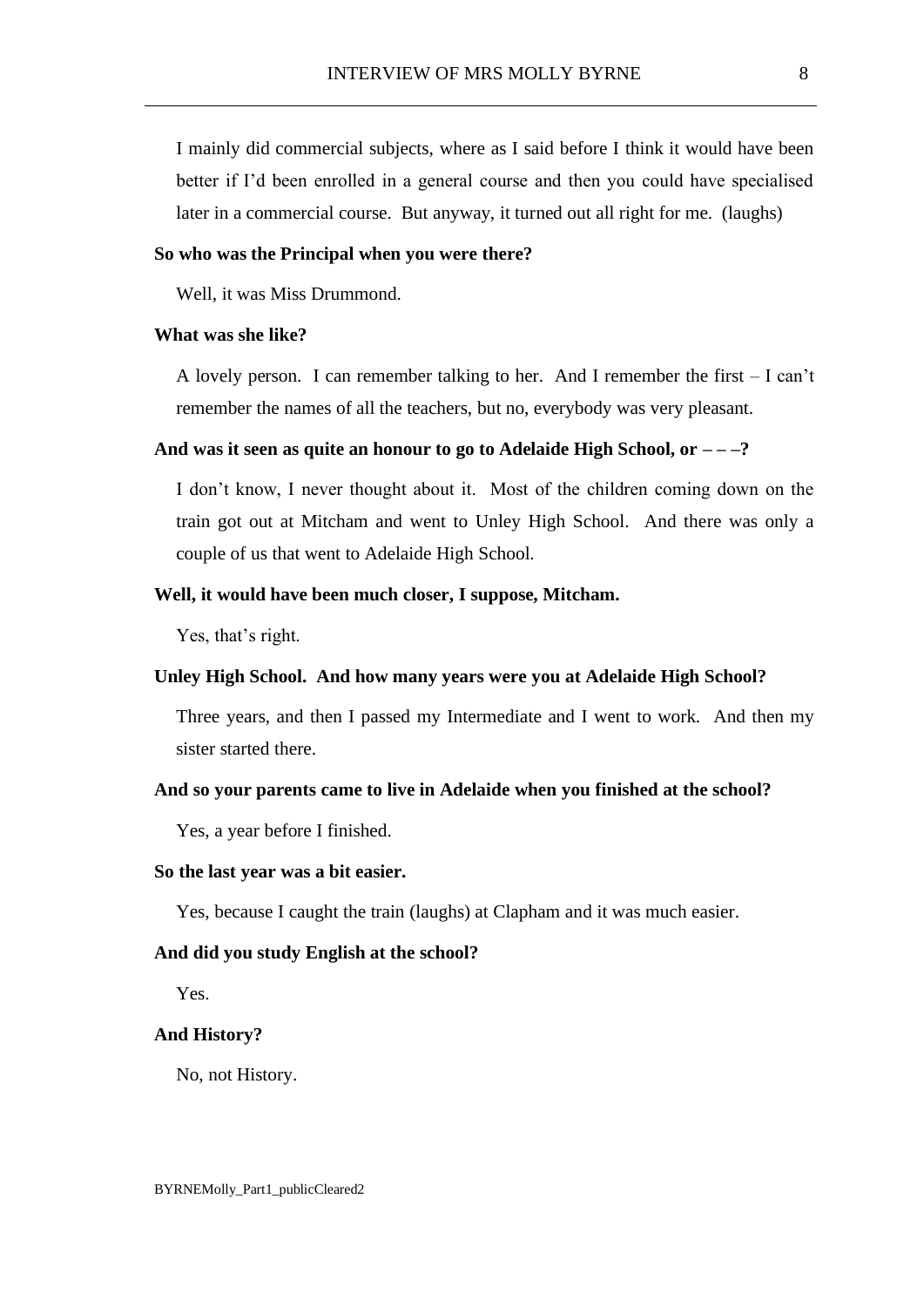No, none of them.

## **Was Veta MacGhey there when you were there?**

I can't remember the name. I remember there was a Miss Phelps there.

## **Oh, yes. She was there when I was there.**

Yes. She took hockey, didn't she.

## **Yes.**

Because my sister played hockey. And I think there was a Miss Tilley[?], but she was older, like Miss Drummond. One was Miss Torpey, I think she was the firstyear teacher I had. But I think she came from New Zealand.

### **And how did you get your first job?**

Well, I don't know, but I think the idea was to keep you out of the city or off the train, so I got a job in an office locally, but I can't recall how I happened to get that job.

## **So you mean up near where your parents lived?**

Yes, that's right. And then I worked in the city in an office. But I joined the Clerks' Union and I'm a great supporter of unions. And my father was, too: he was a member of the  $AWU^2$  at that stage. And then the rep where I worked said there was this position vacant at the Trades Hall in one of the union offices and I applied for it and got it.

#### **So when was that?**

That was – I can't say; probably when I was about eighteen, I think. That was the Federated Ironworkers' Union. And then I think they had to reduce their staff, I'm not sure whether it was three girls there working in the office. And then I went to

<sup>2</sup> AWU – Australian Workers' Union.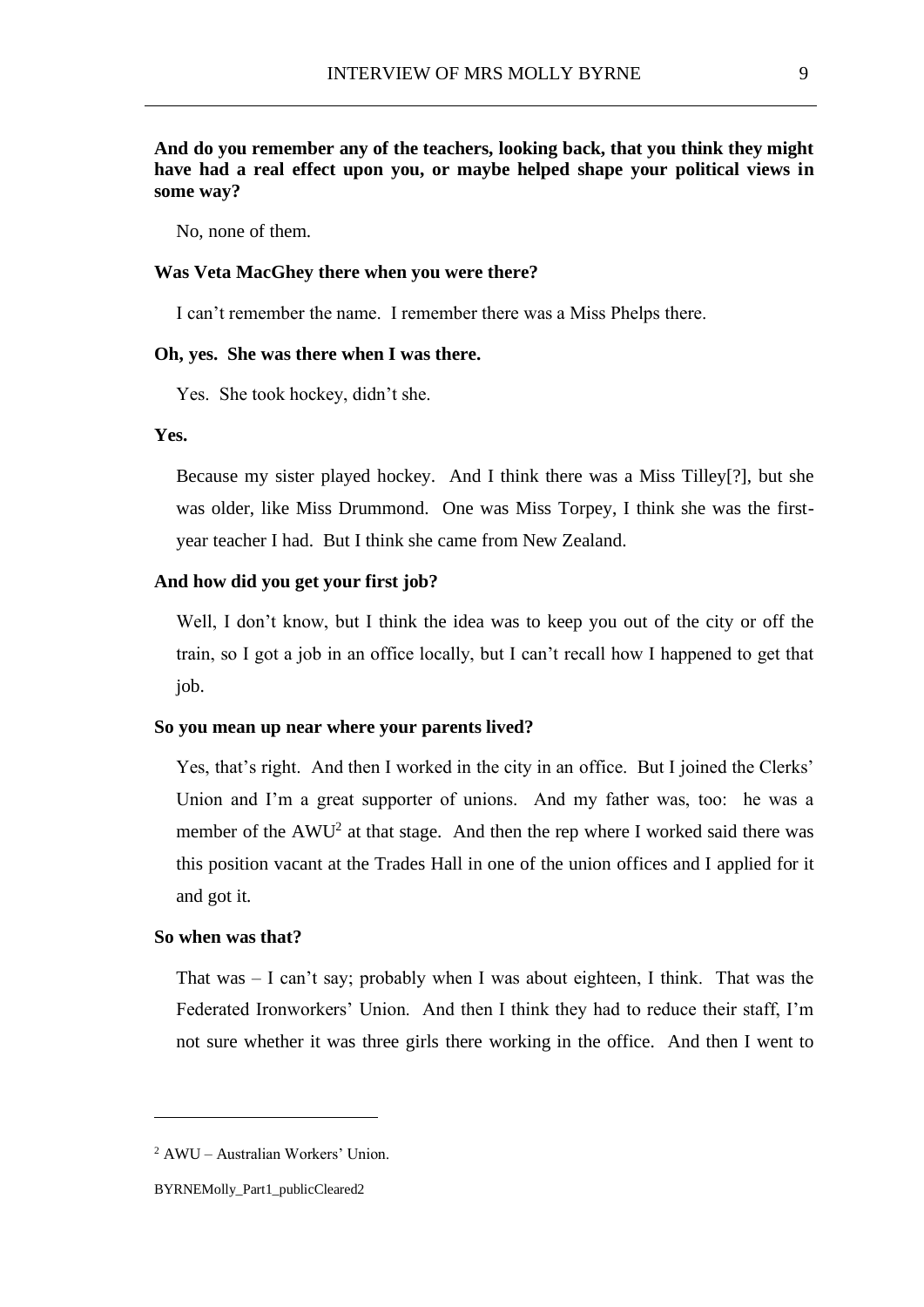work for the Miscellaneous Workers' Union, in that office, and I was the only girl there.

#### **So it would be you and the Secretary.**

Yes, that's right; and an organiser.

### **So that was in the Trades Hall at Grote Street.**

Yes.

# **So you've had a very long involvement in the Union Movement and the Labor Party.**

Well, the Secretary of the union that I worked for there was Stan Bevan, and he of course was active in the ALP and he later became a Member of the Legislative Council in South Australia. And I can remember he invited me (laughs) to the Parliament House to lunch and I was so shaking I couldn't eat properly! I never thought I'd ever go there myself. (laughter)

# **So was it your father – in a way, when you look back – was it your father's interest in politics, perhaps, that**  $-\frac{2}{3}$

I think my father was my greatest influence.

#### **And did you discuss politics round the tea table?**

Yes, we did. But not in a heated way. I suppose we agreed. My mother's family, they were mainly  $LCL<sup>3</sup>$  because they had a farm. I don't know about – my mother's brother and sister, of course, became teachers, I don't know about their politics.

# **But there was a sort of view within your family that you were union and you were Labor.**

Yes. Well, my father was. My father said, 'There's something wrong with this system when so many people have got so much and others so little.'

# **He was right there, wasn't he? And of course I guess those days, when you were up in Berri and then back, were just coming out of the Depression, really.**

 $3$  LCL – Liberal and Country League.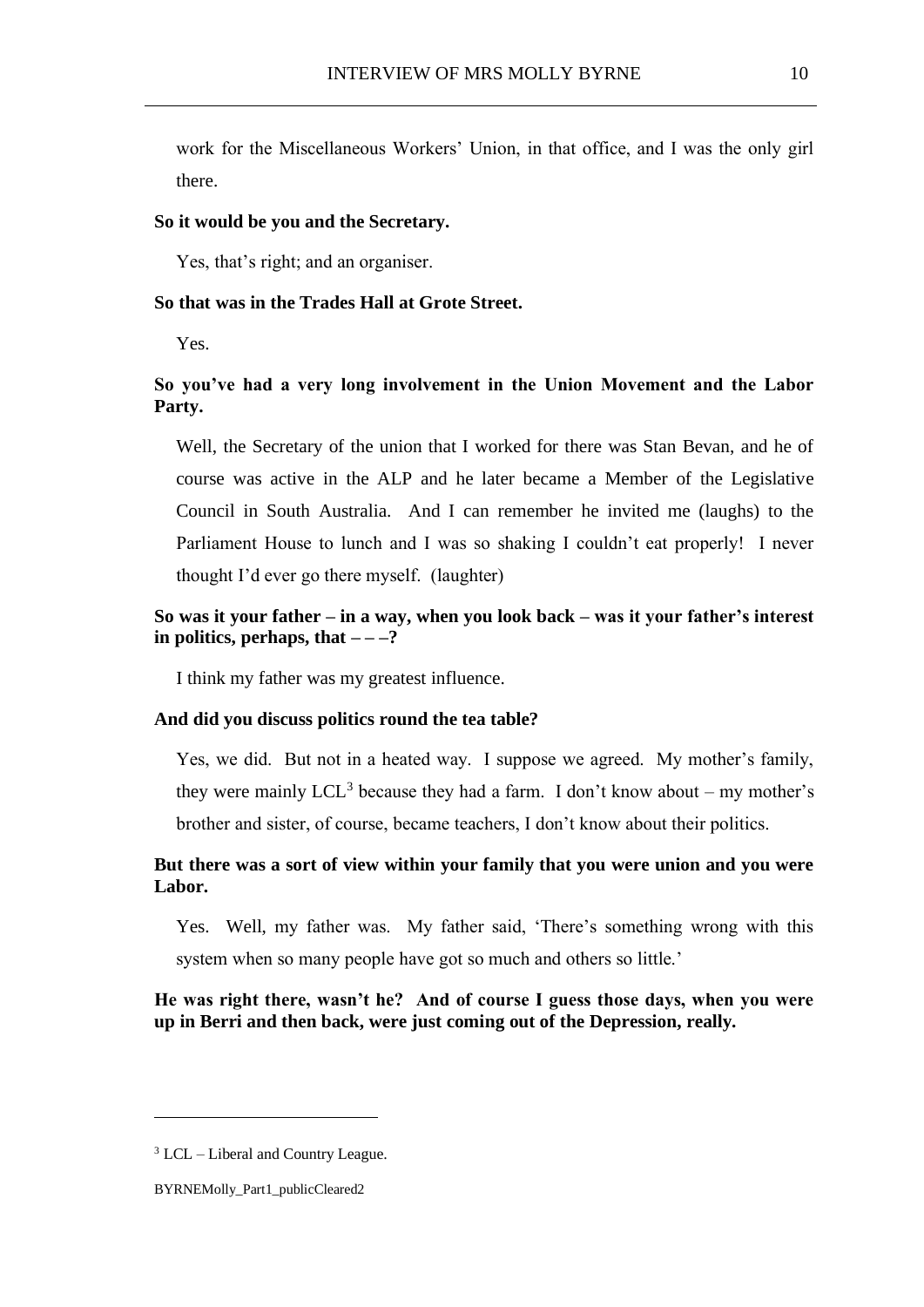Well, yes, it would have been during the Depression. And I could add this: that lots of people from the city came to live at Mylor on crown land, and they put up sort of temporary buildings, I suppose, and I got to know lots of those children because I used to go to school with them. And also I can remember people coming and camping opposite where we lived, under one of the trees there, and they were, like, men going around the country looking for work. And I think my uncle used to give them some of the vegetables off the property, off the vegetable garden.

## **So they were destitute, really. Or out of work.**

Well, they were out of work and they were just moving around, looking for work.

# **And that's the sort of thing that then your father would have some comment about.**

Yes. Well, I haven't forgotten it, I suppose. It didn't show the system up very well, did it?

**No. And when you were at Adelaide High School, did you ever get any sense of any of that sort of political comment like that from anybody, or people commenting on that or saying this was unjust or that was unjust?**

No, I can't remember any of that.

## **Are you okay?**

Yes, fine. What time is it? Ten to three.

# **Terrific. And so there you are, working at the Trades Hall in the Miscellaneous Workers' Union –**

That's right.

### **– with Stan Bevan, and you're about probably eighteen or nineteen at that [stage].**

I would have been eighteen at Ironworkers and twenty when I went to work for the Miscellaneous Workers' Union.

## **And that's the year you joined the Labor Party at Colonel Light Gardens, too.**

Yes. And at the Trades Hall I became, I suppose, the rep for the Clerks' Union.

## **So you were the rep on the Trades and Labour [Council]?**

No, rep for the Clerks' Union in the Trades Hall, like joining other office workers up.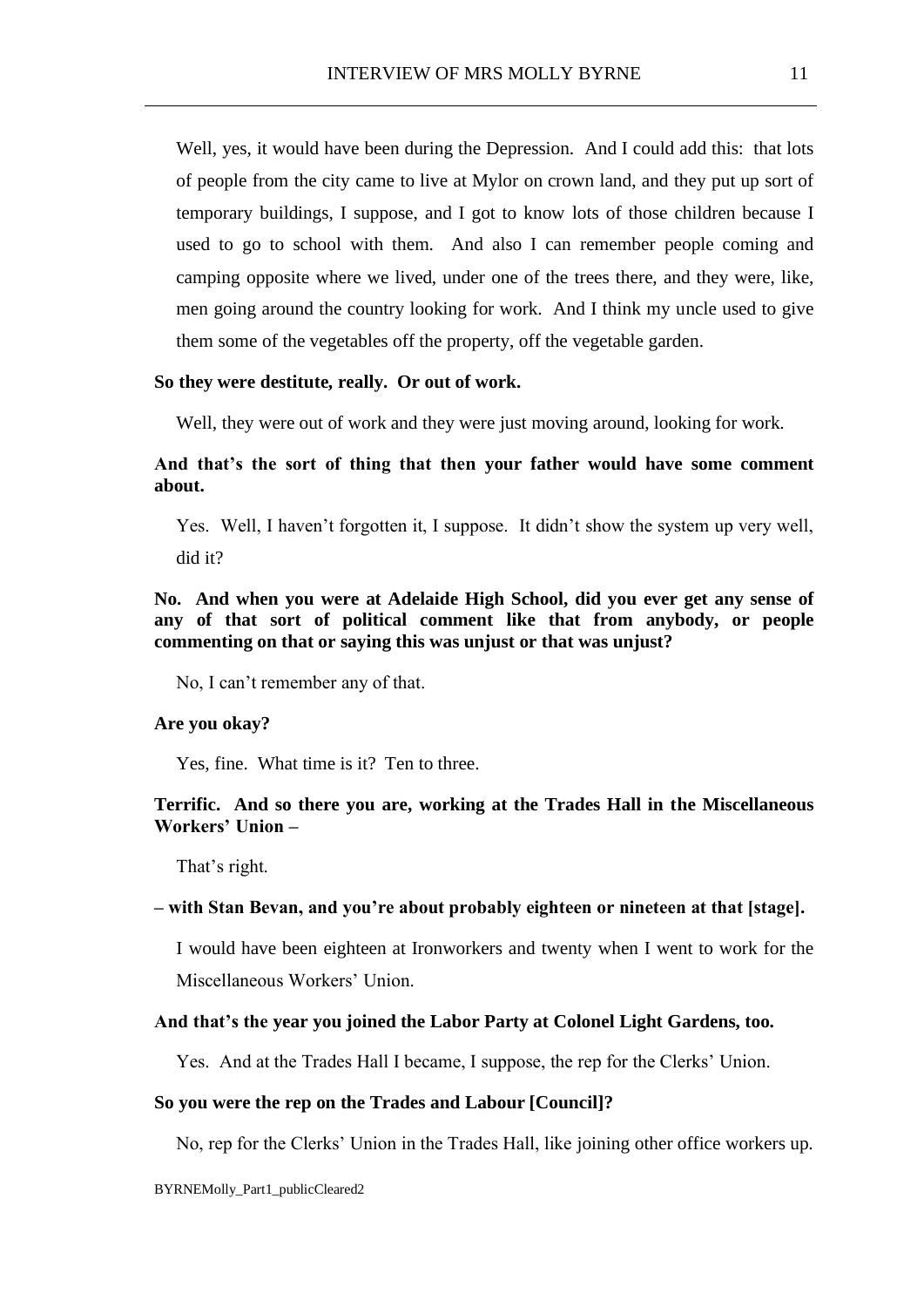### **And most of the office workers there were women, were they?**

I think they were all women, I can't remember any men.

## **And what sort of wages did you get paid there when you worked?**

When I started work – oh, I can't tell you what (laughs) I got paid there, but it was the award wage, anyway.

#### **Was Harry Krantz in the Clerks' Union then?**

Yes, Harry was Secretary. And he died not long ago, as you know. And I greatly regret I didn't get to his funeral, but I didn't hear about it till afterwards.

#### **It's terrible when that happens, isn't it?**

Then I rang up his wife where he lived and I couldn't get any answer and I suppose she went to stay somewhere else for a while and I gave it up after a while.

# **Yes, what a pity. I interviewed a woman, I think she worked years ago – Mary Miller, did you know her? She worked for the – I think she was an organiser for the Ironworkers during the War.**

I can't say I met her.

### **So what work did you do when you were working for the MWU?**

I just looked after the books and typed letters, took the money from shop stewards and paid it in.

# **And what about with your work as a rep? Did you have to collect dues from any members?**

Yes, I used to collect the money.

## **And in the Clerks' Union, did you go to meetings with them?**

No. But I can remember once I went and I think I helped or made suggestions about amendments to the then existing award.

### **And can you remember what sort of general things you were saying?**

I can't remember now.

## **And so then your father, had he been in the Colonel Light Gardens Branch ever since you moved down to Adelaide?**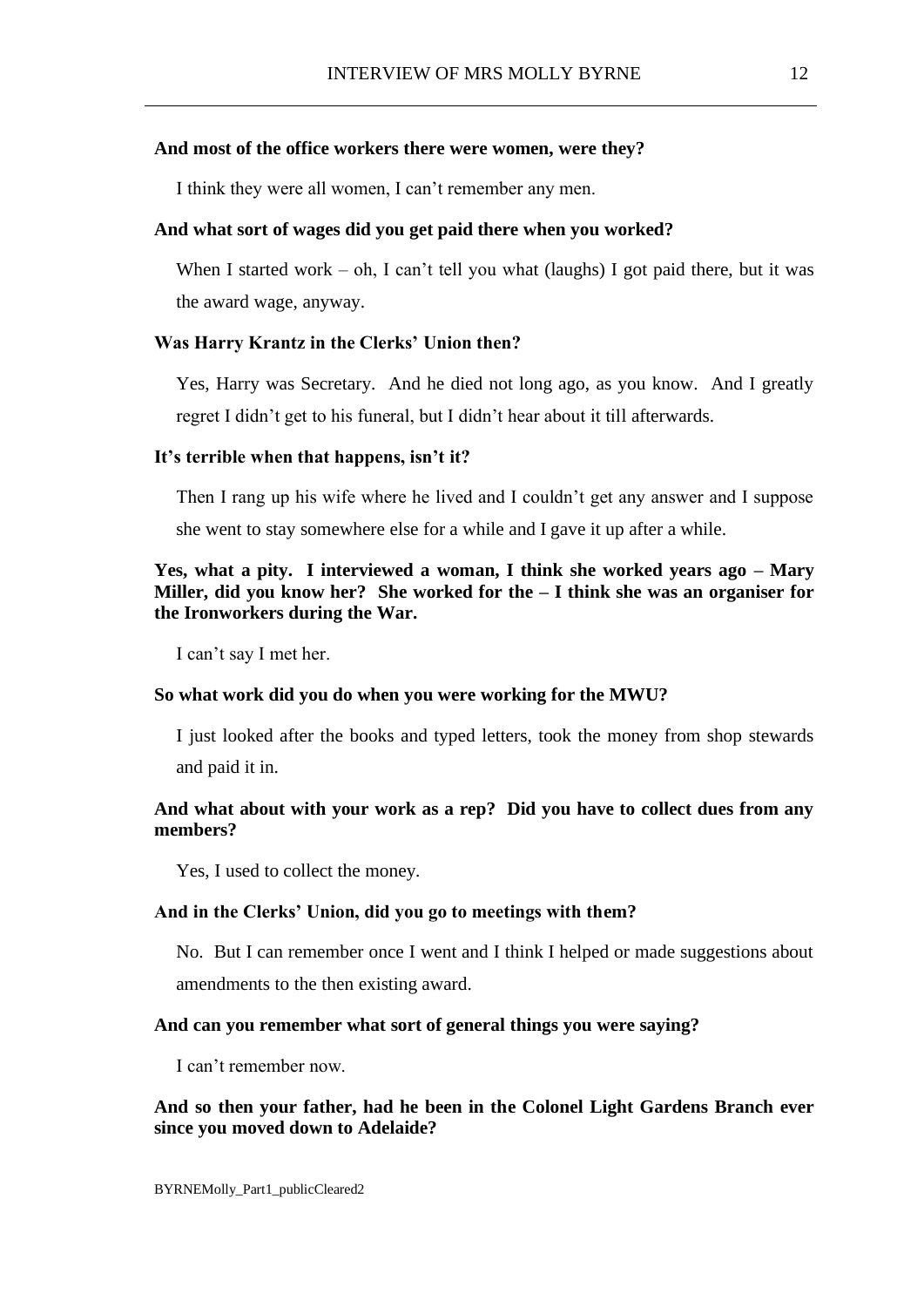Well, what happened: while I was working  $-I$  don't know whether this is relevant now – but while I was working for the Miscellaneous Workers' Union, I got asked to go and work in an electorate office. I think I became Secretary of the Boothby Campaign Committee or Electoral Committee, as it was called then, and because of my activities in the A.L.P. I was approached to go and be the private secretary to Senator Ryan. And so I went to work for him in Commonwealth Parliamentary **Offices** 

## **I don't know who Senator Ryan was. I haven't heard that name before.**

He was a Labor Member.

## **Yes. I haven't heard that name before.**

Well, he retired and I worked for Senator Ridley. And during that time I got married to a union official.

## **So how old were you when you got married?**

When I married him I was twenty-eight.

### **And what union was your husband in?**

He was Secretary of the Australian Federated Union of Locomotive Enginemen.

# **So you would have been pretty unusual, Molly, wouldn't you, in that time, for a woman, for your involvement in politics and in the political organisations in the Labour Movement. I mean, were there many other women, do you think, that were involved in the same way that you were?**

Oh, yes, I think there were other women. I wasn't the first woman, as you know, to be endorsed and stand for Parliament representing the ALP. There were others before me. There was Marie Skitch, she stood in 1938. But the point is that those that stood before weren't successful.

#### **Yes. It's important to remember those that had a go but didn't get up, as well.**

Yes. And I met and knew some of them. But they would have made worthwhile Members, but they didn't get elected.

### **Yes, exactly.**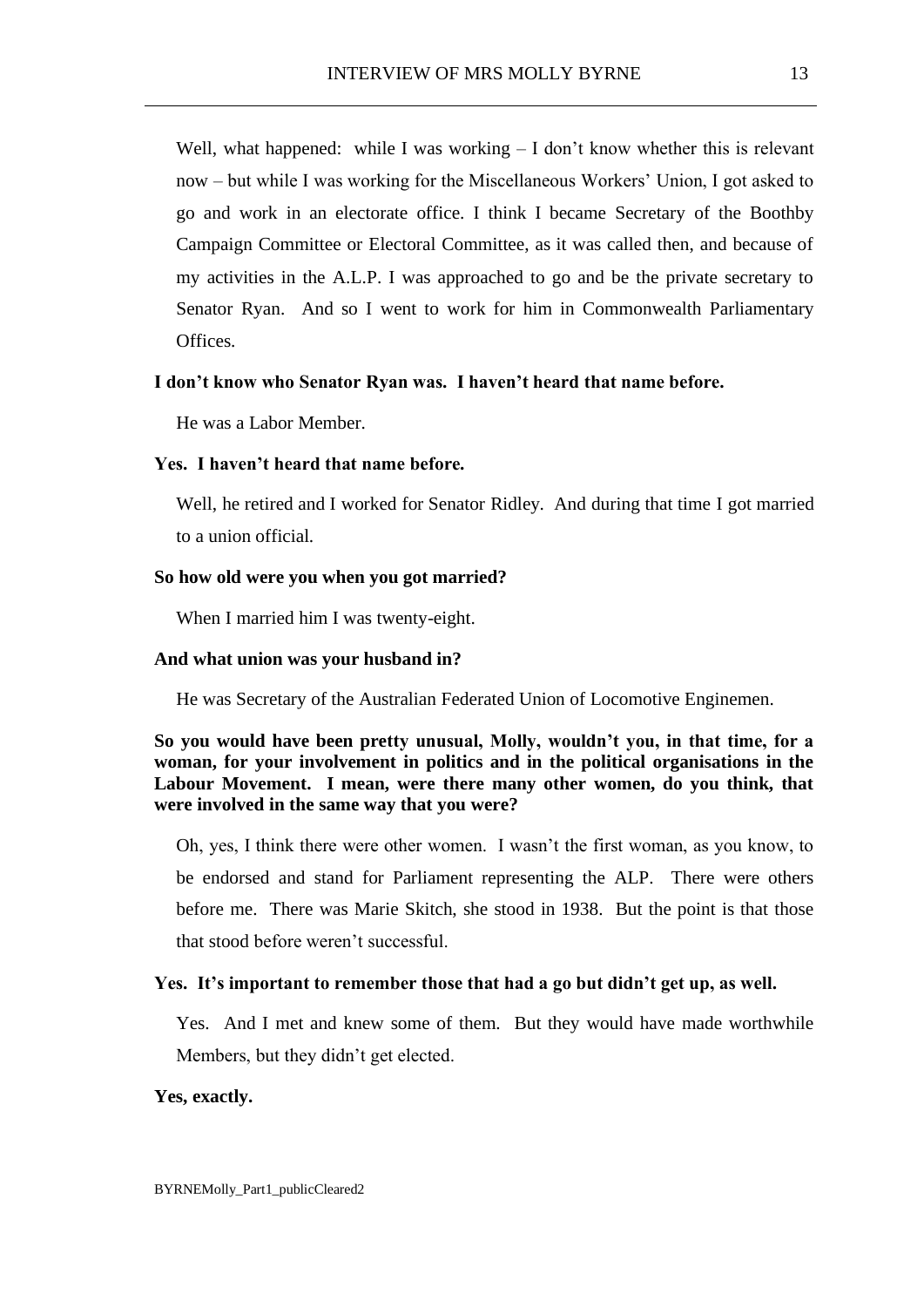And there were other women who could have been worthwhile members that never stood for preselection.

## **And did you know women who stood for preselection and didn't get preselected, or any that you remember?**

No, I can't remember any.

#### **And I just want to ask you about Senator Ryan, what was his first name?**

I can't remember now.

## **Did he come out of a particular union?**

Yes, I think he was originally Secretary of the Bakers' Union – no, it might have been the Bread Carters. No, I think it was the Bakers, I'm not sure. And Senator Ridley, he was from the Vehicle Builders' Union.

## **And so you were working there when you got married?**

Yes, I was working for Senator Ryan when I got married to my husband.

### **And then you kept working there?**

I kept working until I became pregnant, and then I retired from work.

## **And by the time you left work, you were working for Senator Ridley?**

Yes, when I left work I worked for him.

## **And what year was your child born, or you were pregnant? When did you leave work?**

Must have left work, I suppose, (laughs) not long before my daughter was born in 1960.

## **Oh, right. So you must have been in the workforce about sixteen or seventeen years before you – – –.**

I suppose I was. Never thought about it.

# **And so – I'm sorry to keep asking you about your age – but you were in your thirties when you left work?**

I suppose I must have been thirty-one when my daughter was born.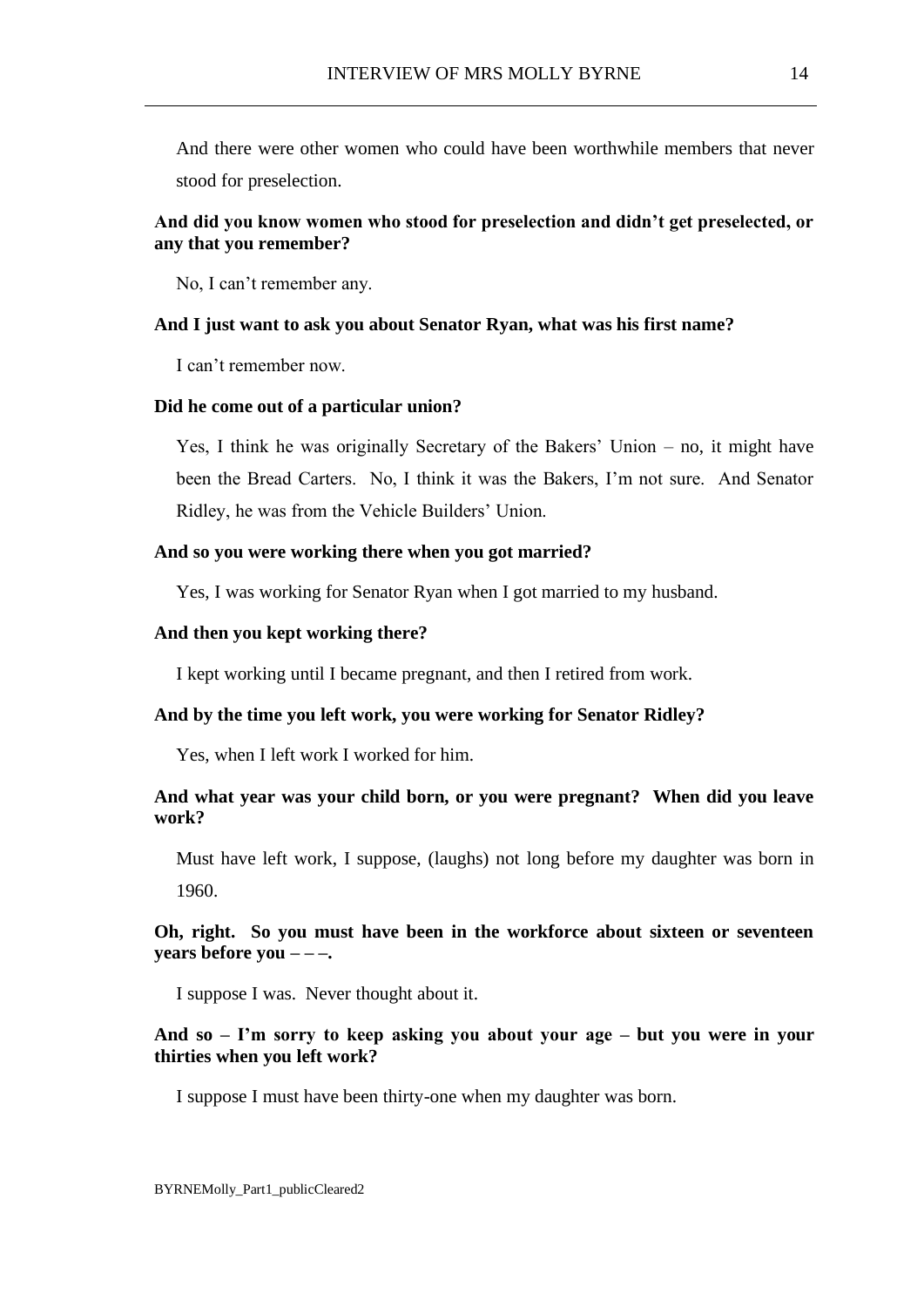# **And in those years, in your twenties, when you were working in the Union and in the Labour Movement in various ways, what did you do for your social activities?**

Well, I played softball. And so I can remember I became President of the Club and then I got on what I thought was the Executive of the South Australian Women's Softball Association but they have got another name for it because they recently published a book. So I did that. And I can't remember what else. Yes, singing.

### **Did you use to go dancing?**

I did when I was younger, yes, used to dance.

## **And did you go to union dances or some activities that maybe your union ran or Trades Hall ran or to other things, or a mixture?**

I went to, I suppose, fundraising activities that the Party held.

#### **Yes. I bet you did a few raffles in your day.**

Yes. (laughter)

#### **So how did you feel about leaving work?**

Well, I suppose you just accept it. And then, actually, I shifted to just one street away from where I'm living now –

## **Good heavens.**

– strange enough, and then when I shifted over here I became Secretary of the Dover Gardens Sub-Branch.

## **And you'd already been on – – –.**

Well, I was active in Boothby, you see, when we lived there, and then when I shifted down here I became Secretary of the Sub-Branch here.

### **But you'd already been a delegate to State Council?**

Yes, and I still was, from here.

## **And so you were a delegate to State Council for a number of years from Colonel Light Gardens?**

I suppose I must have been.

### **Did you ever hold any further office in the State Branch?**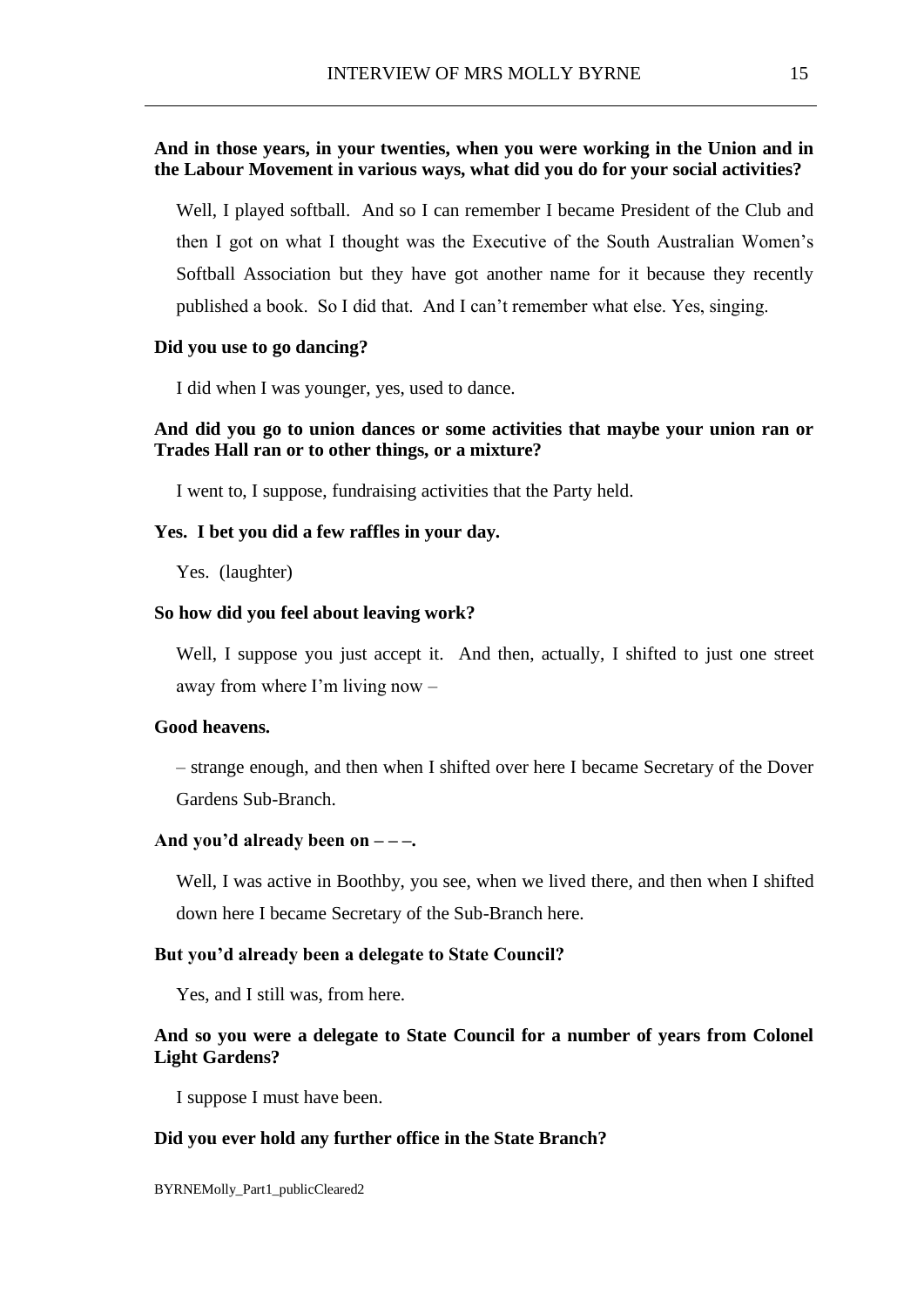I did after I got into Parliament, but not before I got into Parliament. And after I got into Parliament, ..... ..... later, I had no ambition to be a Member of Parliament but I did want to get on the State ALP Executive because I thought I had something to offer there. And I did get on the Executive after I got elected to Parliament, and I think I was there about ten years.

## **And what did you feel that you had to offer, what did you want to put across?**

I felt I was good at organising.

## **What sort of organising were you thinking of there.**

Well, I mean electioneering.

### **So you ran a few campaigns in Boothby?**

Oh, I wouldn't say that I ran them entirely on my own, but then I remember I was Assistant Campaign Director once for the seat of Unley.

## **Who was running then? That was before Gil Langley.**

Dr Savage, and Cyril Hutchens was the Campaign Director. So I couldn't have had anybody better to teach me. (laughs)

### **So who was Cyril Hutchens?**

He was the MP for Hindmarsh, I think his seat was  $---$ .

### **What did you say the first name was?**

Cyril.

### **Cyril. Oh, I misheard you.**

Hutchens, H-U-T-C-H-E-N-S.

#### **Yes, he was an MP.**

Yes, and then he became a minister.

## **And so you didn't get Dr Savage elected, or you did?**

No. Subsequently  $- I$  don't know who stood next, but Gil Langley finally got that seat.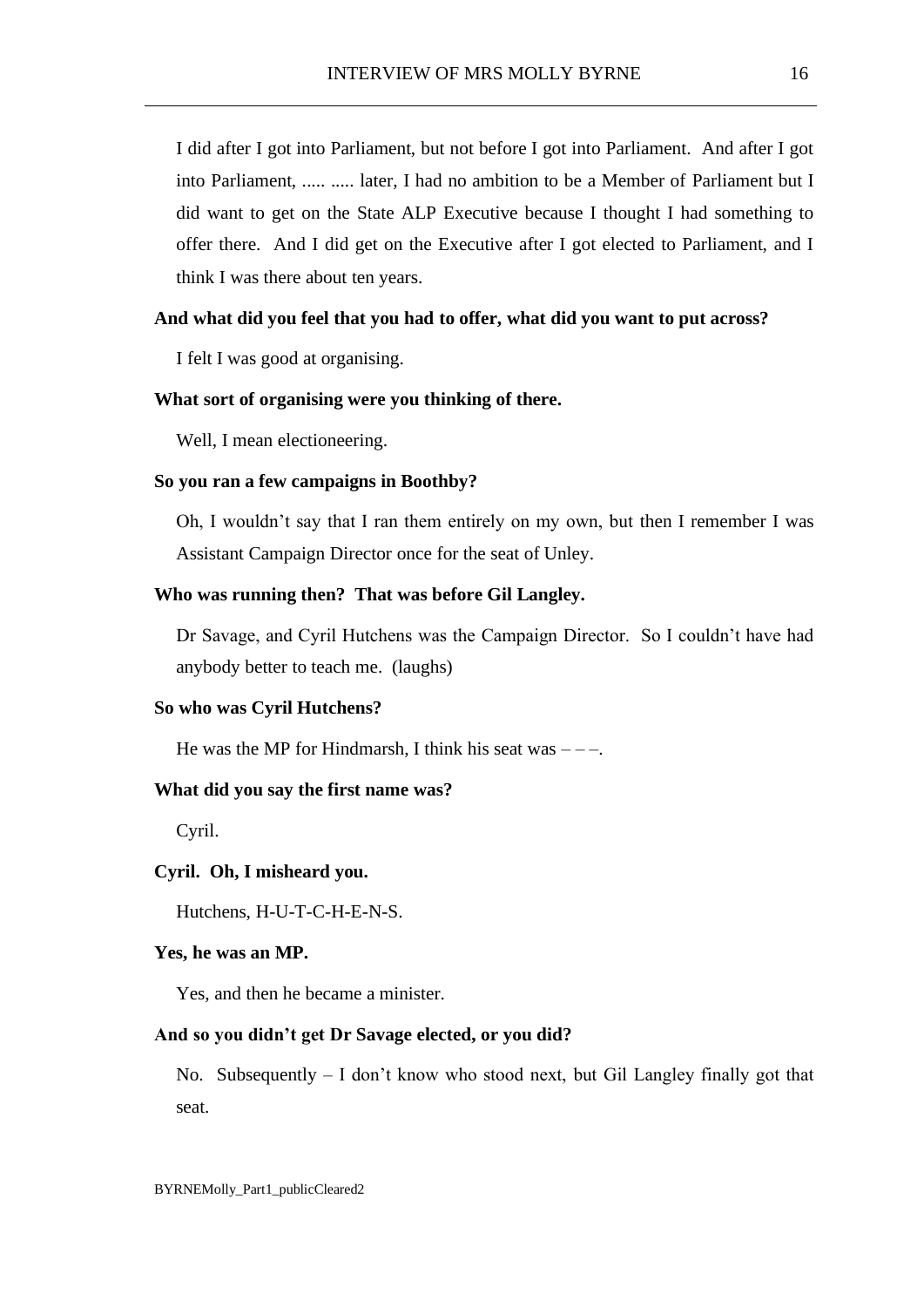# **Gil Langley. And that was quite an important seat to win, I think, wasn't it? His sporting thing was one of the things that – – –.**

Yes, that's right. He was a cricketer.

### **Yes. And Boothby would have been a very hard seat, I think.**

Ah, well, we had no hope of winning that seat. So the point was that the likes of others and myself, we often used to [be], in election time, standing on the booths all day. Just on your own.

#### **Because you didn't have – – –.**

And you'd take your lunch and then do the count at night. I remember I stood on Springfield once, (laughs loudly) not many people took our card. And then another day I stood down on Cross Roads<sup>4</sup> and it was something similar there.

## **You must have felt like you were out of your position very much in those things.**

(laughs)

## **And I suppose the thing was to hope you got a few votes into the Legislative Council for a few people.**

Yes, that's right, and in the Senate federally. And others did the same, I wasn't the only one.

## **No, of course.**

But of course our helpers there were sparse. (laughs)

## **Yes. Makes it hard, doesn't it? Okay. So you wanted to be on the State Executive for some time before you actually got there.**

I got on the State Executive *after* I became an MP.

## **Did you stand for it before?**

No.

### **So that was after; okay.**

Yes, after.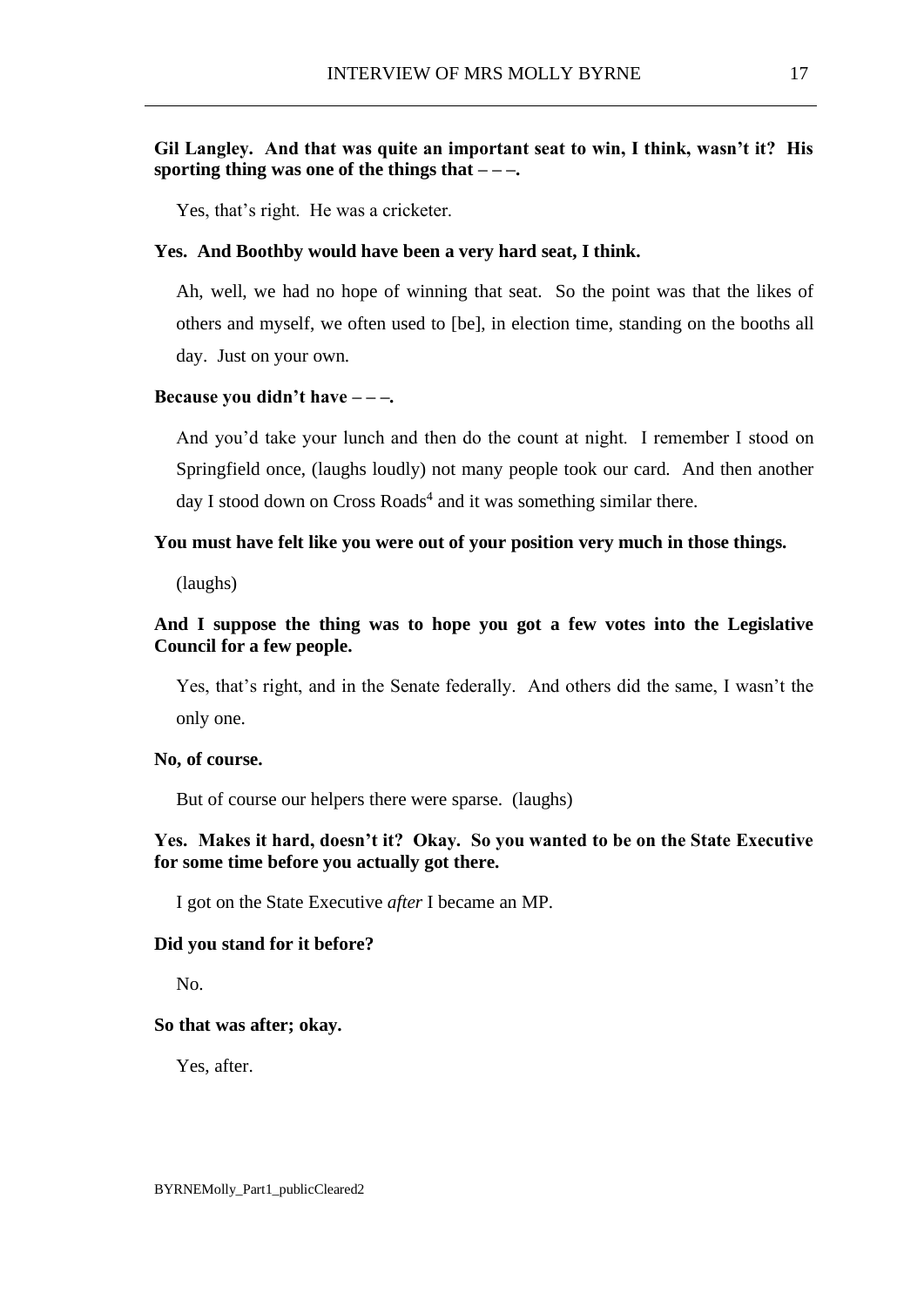## **And so here you are living at Dover Gardens and you're the Secretary –**

I lived here at Seacliff.

## **– but you were the Secretary of the Dover Gardens Branch.**

That's right.

### **And what sort of work did you do there?**

What, as Secretary of the Sub-Branch? Well, just the usual thing that you do. Can't remember when there was an election during that time, but just arranged the meetings, I suppose, and I was still a delegate to State Council and Convention. And I can't remember whether there was any elections at that time, but if there were, well, you'd do the usual electioneering.

## **And were you also involved in organising social functions to raise money?**

I can't remember whether we had any or not, looking back then.

## **But thinking also when you were at Colonel Light Gardens, did you do that or did you have to bake cakes to sell and raise money or do anything like that?**

I can't remember.

## **Molly, if you're getting very tired I'm happy to stop whenever you want.**

(laughs) No, that's all right.

### **You're okay?**

Yes. Would you like a drink now?

#### **Yeah, that'd be nice. Thank you.**

Stop and have a drink. Would you like a biscuit or anything?

## **Yeah, that'd be lovely, thank you. (recording continues with approximately 15 minutes of general conversation) And did you learn typewriting at school?**

Yes. That's what happened at Adelaide High School, I did the commercial course there and I did Bookkeeping and Shorthand and Typewriting.

<sup>4</sup> Formally 'Cross Road', but frequently referred to by South Australians as 'Cross Roads'.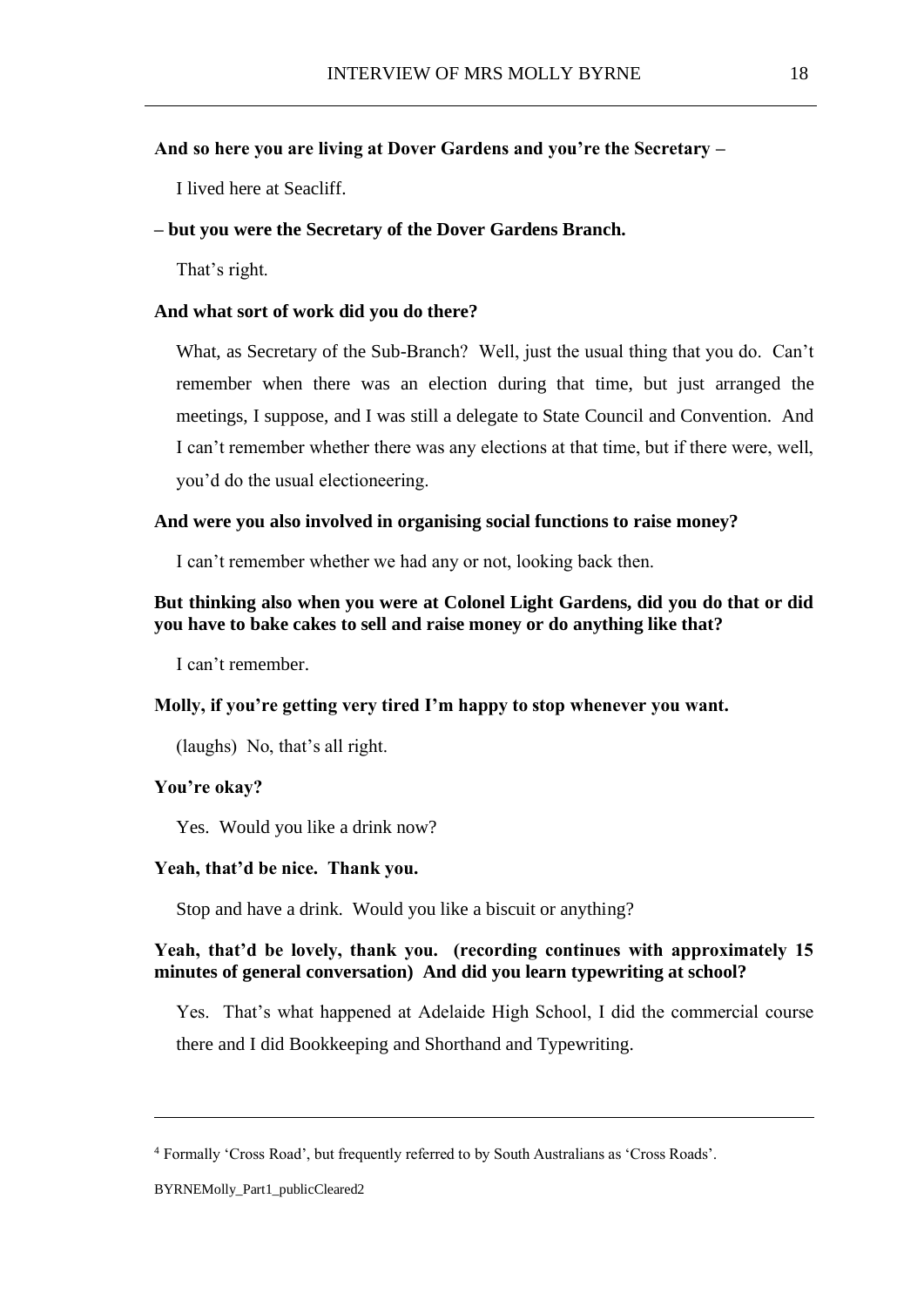### **And then a few other subjects, like English and – – –?**

Yes, Geography, English, Maths and I can't remember. There were seven subjects; I can't remember what the other one was. – It was French

## **And so when you got home you had to do all your homework?**

Yes. It was a long day.

#### **I bet it was.**

Looking back, I don't know how I ever did it. And one thing, (laughs) I can't help notice, but when I became a Member of Parliament I had some parents come to me and complain that they should have a bus (laughs) that would take their children to school. Well, they didn't have to go far, put it that way. I just sat and listened. (laughter)

## **A few times you probably felt like saying, 'Well, in my day – – –.'**

Well, I mean up there now they would pick the children up by bus, and so they should.

#### **Yes. That's right.**

It's different here in the city.

# **That's right. It's terrible when you feel that – and certainly I, as a child, you could catch the bus, you could walk around, you could ride your bike around and you felt pretty safe.**

Yes, that's right. But you don't feel safe now, do you?

## **Not really. You lock up the doors.**

Yes, that's right. Well, looking back on my childhood, I don't think we even had a key to the door. Nobody ever locked the door. But now I run around at night and I double-check the doors. (laughs)

### **Yes. That's right. Are you happy if I turn the tape recorder on and do a bit more?**

Yes, might as well continue.

**Yes, all right. (handles microphone, volume increases) Now, I'll just make sure – – –.**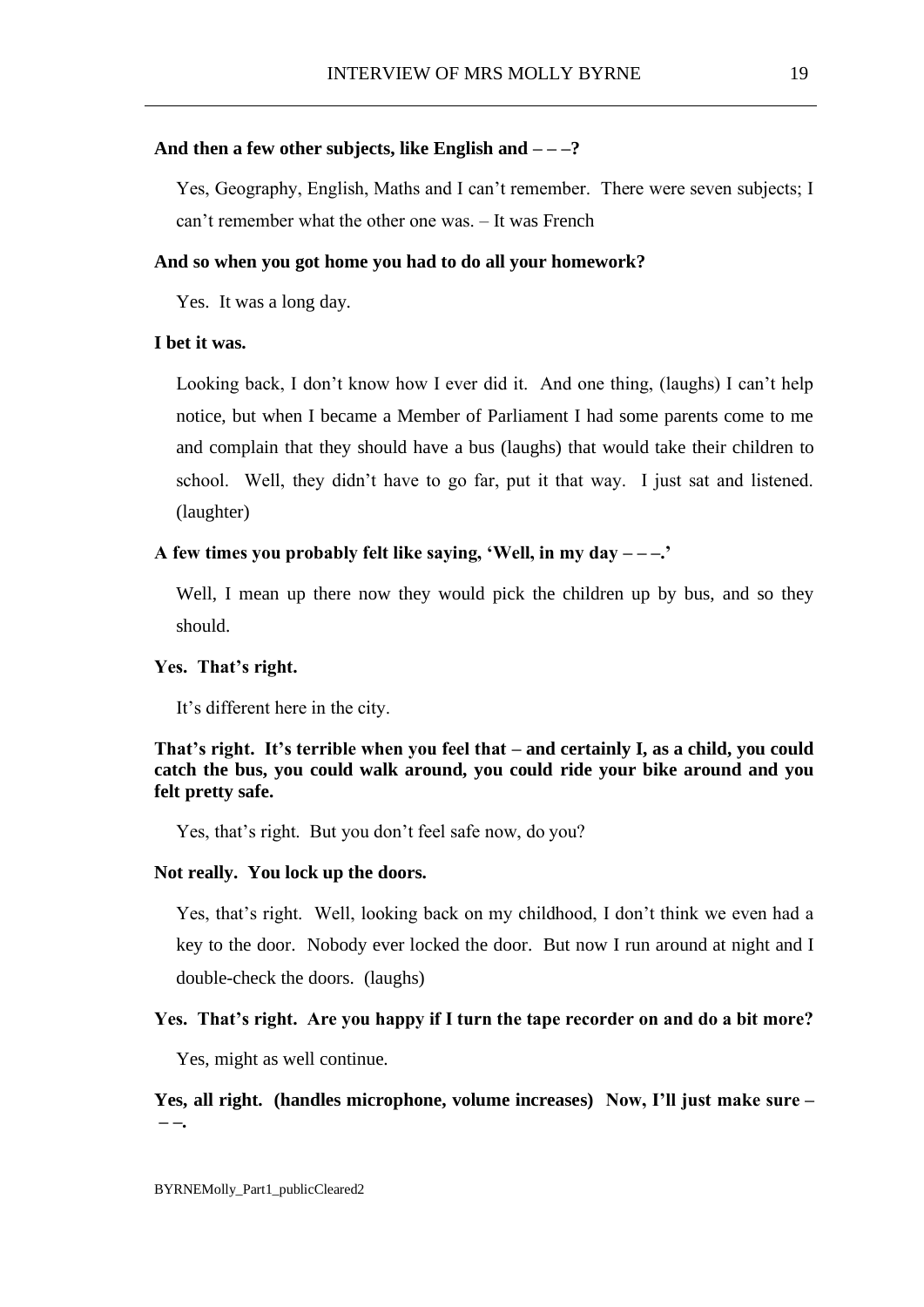Where are we up to?

# **I just thought I might ask you just to say something again, if you didn't mind – you mentioned that you had a lot of pretty strong women in your family background. You just said something about your grandmother and what she did.**

..... ..... ..... say about my maternal grandmother. My maternal grandmother was widowed when she had five children and her youngest child, my mother, was two; and she had an apple orchard at Mylor and with others the apples were picked and she drove through the Adelaide Hills on a wagon to take the produce to the East End Market for sale. I also had two great-aunts on the Lapidge side who were nursing sisters and went to the First World War.

### **And one of those worked in the Social Welfare Department, you said.**

Later I think they both worked in the Social Welfare Department. I know one of them was something to do with adoptions. Adoptions and placement of children in homes.

## **Yes, orphanages and – – –.**

Not orphanages; what's the [word]?

### **Oh, the boarding-out system, perhaps in private homes or fostering them?**

Yes, like foster children.

## **So there were a few women who, in a way, were perhaps an example of getting on and doing things a little bit on their own?**

Yes, that's right. So they did things in their own right.

**You said your dad was quite an influence on you politically. Do you ever remember him making any comment about what women could do or what opportunities they should have?**

No, I can't remember him doing that.

## **But he encouraged you, I think, to be Secretary – would he have encouraged you to be Secretary of the Branch?**

Oh, he didn't encourage me but I just seemed to fall into those roles, probably because I had a commercial background and I could do shorthand and type. So I could take down minutes, *et cetera*.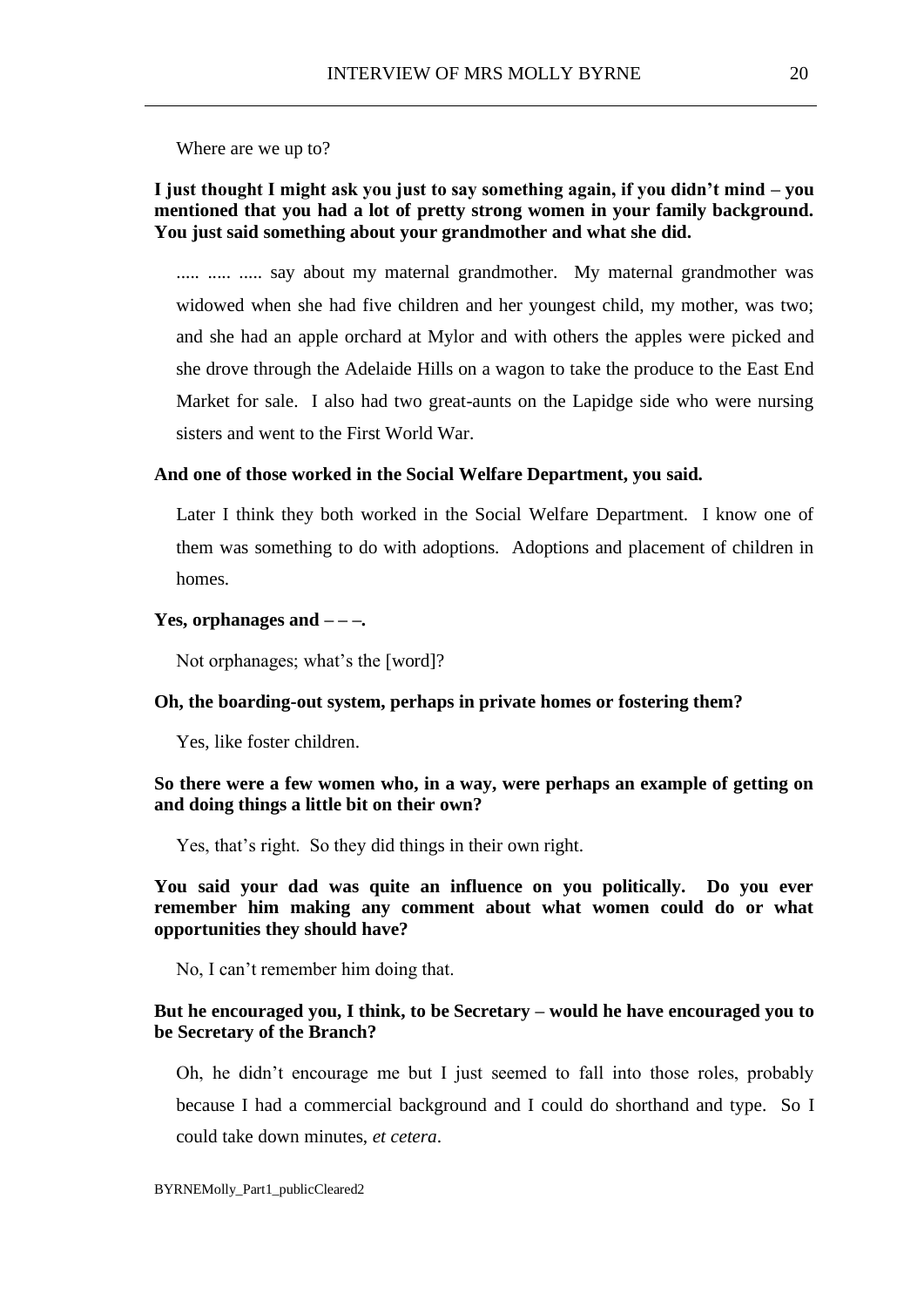# **And just one other thing about your dad and at home, was your family a family of readers and read books and read the newspapers and talk about what was in them?**

Not particularly. I'd read a lot of books, but I don't think my parents did.

**They were probably too busy doing everything else. So I think we got down here and we were talking about all the work you did at Dover Gardens when you were the Secretary of the Branch there.**

Yes. Well, while I was Secretary of the Sub-Branch, my parents in the meantime had shifted from Clapham out to Tea Tree Gully, where my father worked in a brickyard there and he formed the Tea Tree Gully ALP Sub-Branch.

### **But you were still living down here?**

I was still living here. And I started to go and address some Sub-Branch meetings and I went out, I was going out to speak at the Tea Tree Gully Sub-Branch, which was in the State seat of Barossa, and the State Secretary at the time, he said to me that they'd like me to consider nominating for the endorsement for the seat of Barossa.

### **And who was the State Secretary?**

Mr Martin Nicholls who later became a Member of the House of Reps.

#### **And you had a young child at that stage?**

Yes, I had a child. What I was going to say next is that, as I didn't have any parliamentary ambition, I said to him, 'I think I'll go and talk to Clyde Cameron about it.' And his secretary was Doris Bradbury, who later became his wife. And I was friendly with Doris. And the reason I got friendly with them is when I worked for Senators Ryan and Ridley, their office was next to mine.

## **So you'd really known them for quite a long time.**

Well, yes. And of course I'd seen him at State Councils and Conventions. So around I went; but I think Mr Nicholls probably rang up and said I was coming. (laughter) I don't know for sure. And when I got round there I said what had happened, and probably they knew, and I said, 'Well, what about my father standing?' And he said, 'No, we want *you* to do it.' And I said, 'What about my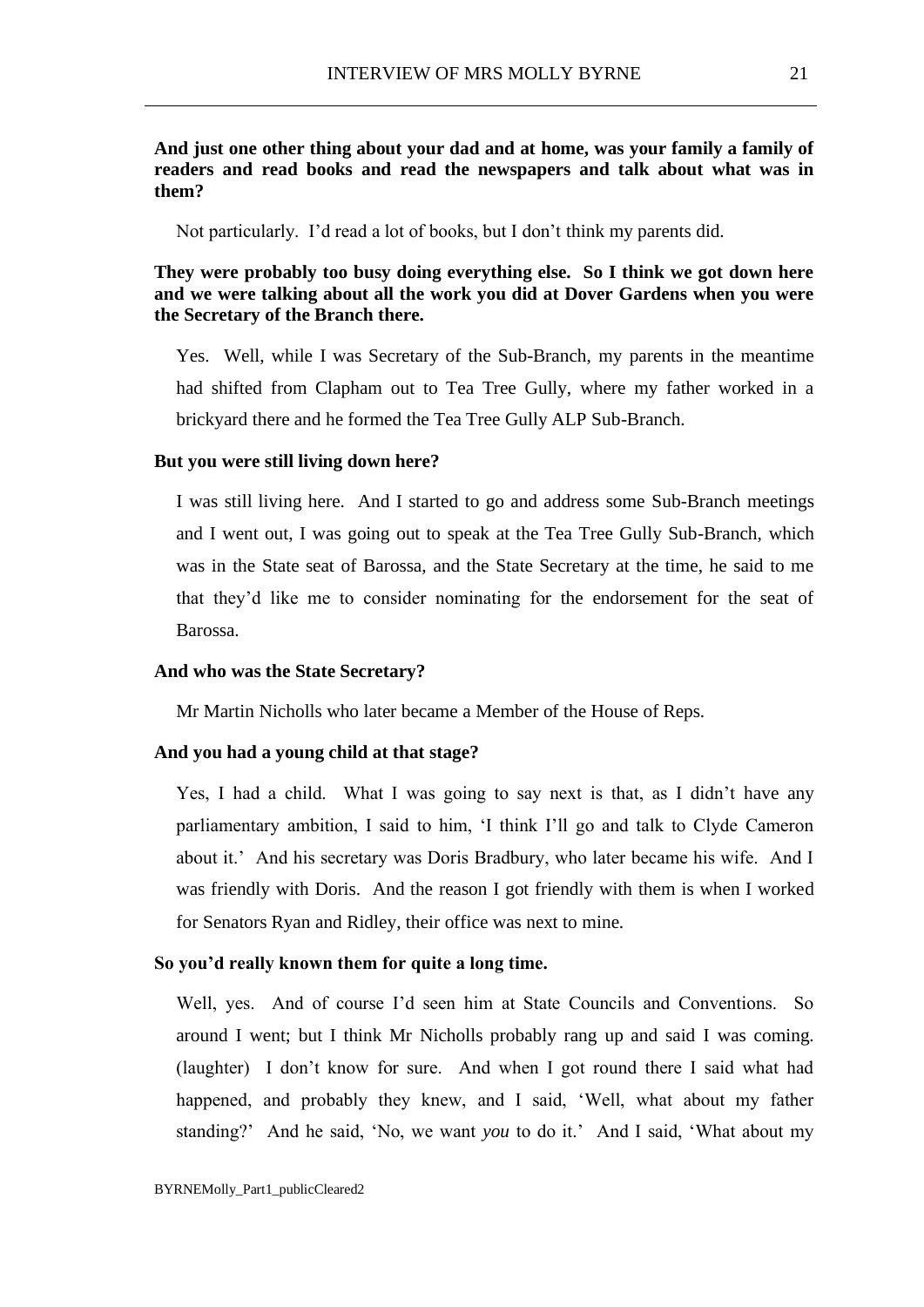husband?' He said, 'No, we want *you* to do it.' And I can remember Doris saying to me, she said, 'Molly, you can make a speech (laughs) at the drop of a hat, you've got to do it.' So I still wasn't convinced; I really didn't think I was good enough, actually. Although I had an industrial and political background. So I remember I wrote my father a letter, because they didn't have the telephone on out at Tea Tree Gully, and asked him to ring me, and he rang me and I told him about it and I said, 'What do you think I should do?' And this is what he said: 'Molly, you don't get offered much in this life. This is too good an opportunity to miss. You may not win, but if you do a good job they might endorse you for something better later.' So I nominated. (laughs)

#### **What year was that, Molly? When did you nominate, what year?**

I got elected in '65 so I suppose the endorsement probably took place in – well, I think the endorsement took place in early '63, but that was probably, I suppose it was late 1962, I suppose.

## **So late 1962 they spoke to you.**

Yes, and the endorsement took place, I think, early in 1963. I can look all that up for the dates if you want them. Yes, it was early 1963.

## **I wouldn't mind. And were you the only candidate who stood for endorsement?**

No; there were three men. And from memory one wasn't eligible because he didn't have the two years' membership, and I can't remember whether the other two – I think one didn't turn up at the Convention and the other one did; but in any case I won the endorsement.

## **And why do you think they wanted you to do it?**

You'd have to ask them. (laughs) I don't know. I suppose because over a long period of time I'd worked for the Party and was familiar then with policy, I suppose, through going to State Council and Conventions, meetings.

# **And you must have put up things to State Council and Convention from your Branch before?**

I can't remember that.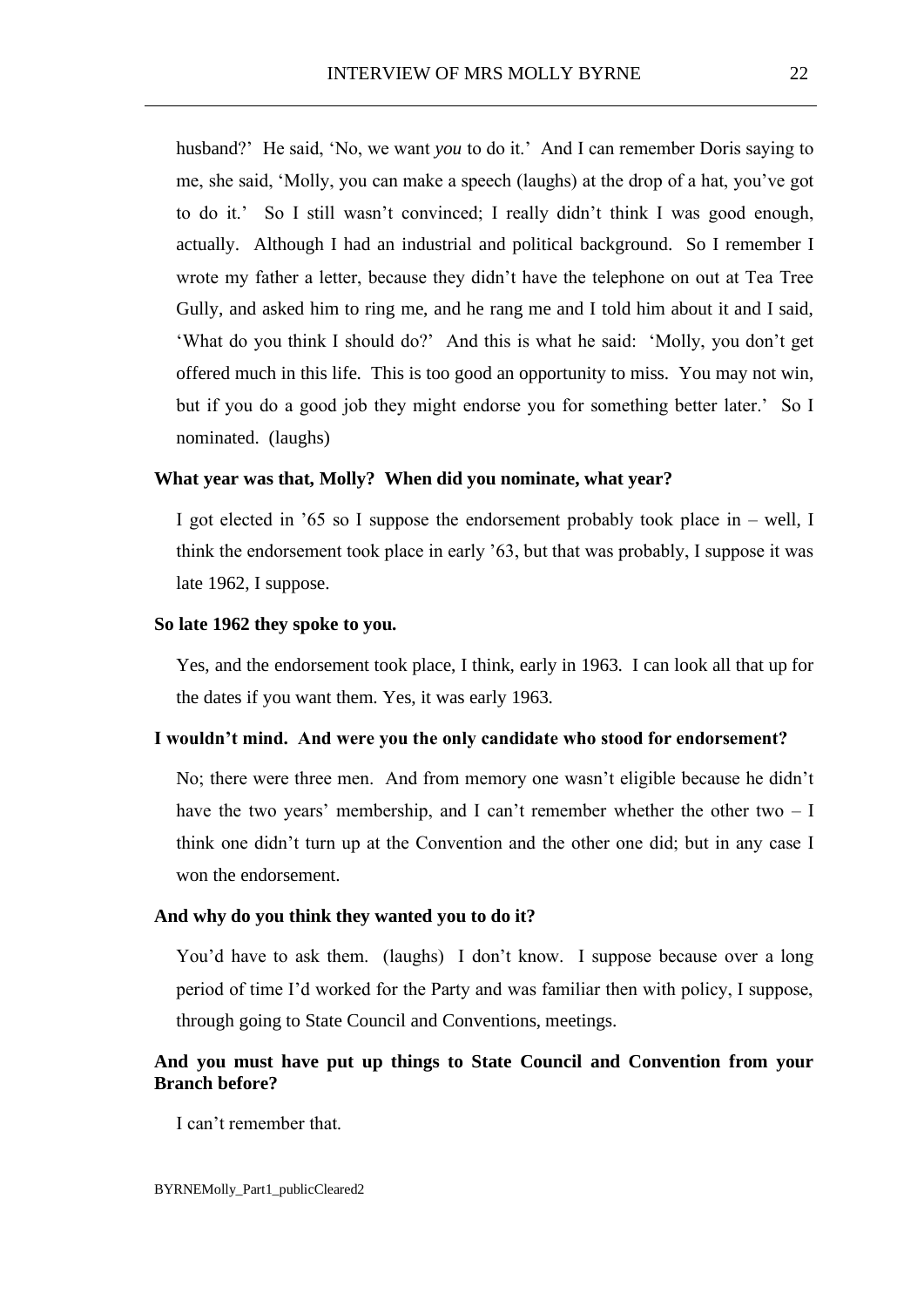### **And you didn't live in the electorate?**

No. I've got a photo taken when I was endorsed. (laughs). Also a newspaper article headed 'Housewife endorsed by ALP'.

### **Yes, it would be marvellous to look at.**

I lived here, of course, just on the corner there.

## **Good heavens.**

And I had to shift, so my husband and I, we sold our house and shifted out to Tea Tree Gully, where I lived with my parents while a house was being built at Ridgehaven.

## **How old was your daughter then?**

My daughter was two. And there was little or no child care facilities then, so my mother looked after my daughter while I went out and knocked on doors each day. And my husband supported me.

## **And your husband was still the Secretary of the Union?**

Yes.

**And so his work wasn't in any special place, like he didn't have to be here –**

No.

## **– to do the work, he had to come into the city, I guess, to his office.**

Yes, that's right.

## **He had an office in Trades Hall?**

Yes. And, at the same time, Mr Don Dunstan was appointed by the State Executive as my campaign director.

## **And had you met him before?**

Yes, I knew him.

#### **When did you first meet him?**

I don't know.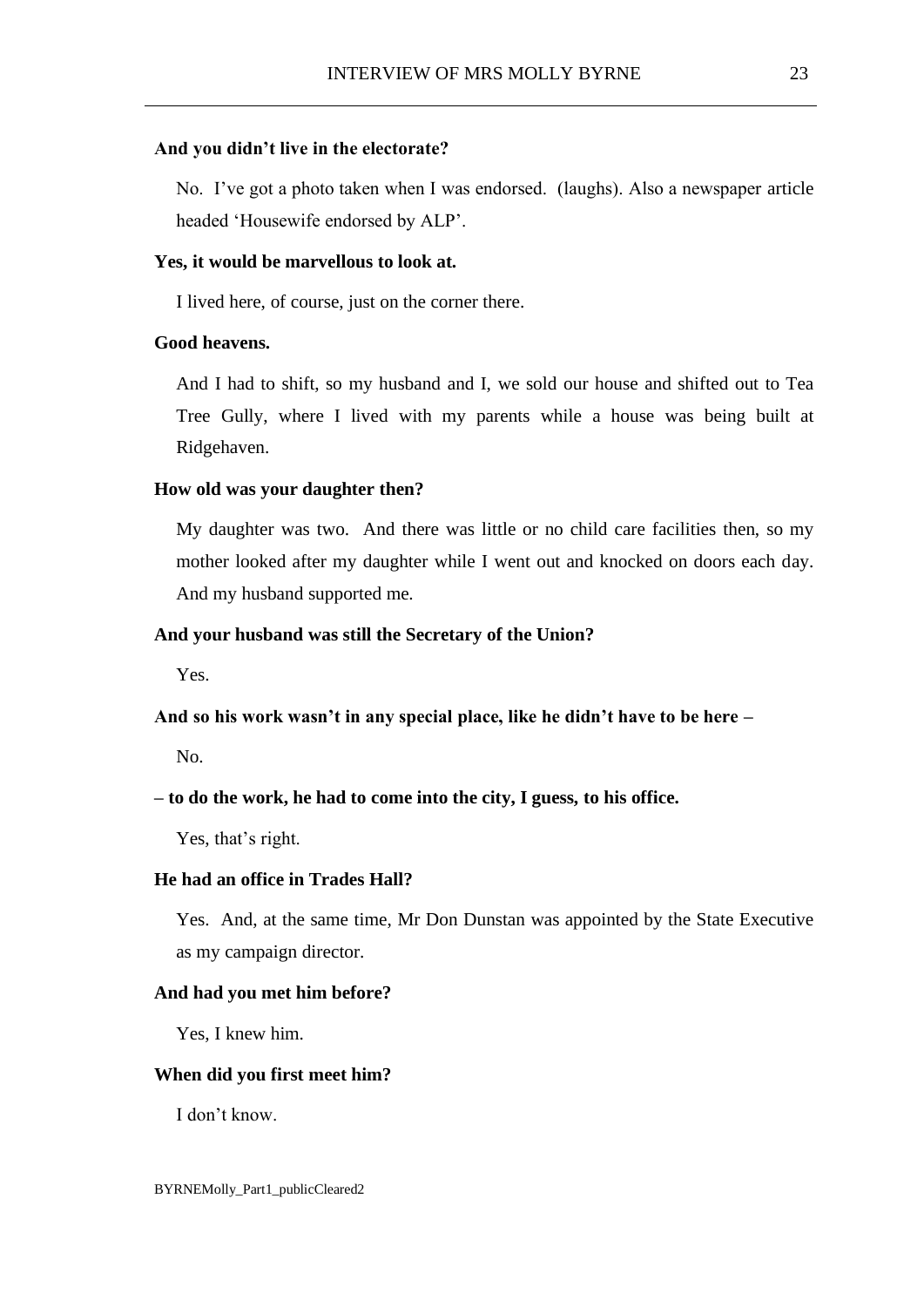## **What was your impression of him, when you first met him?**

He was always very polite to me, but we didn't have any in-depth conversations at that stage. I suppose the opportunity wasn't there.

### So you would have probably met him in the '50s, before  $-\frac{2}{3}$

Yes. I would have seen him at – I was endorsed in '63; well, I would have seen him coming and going, I suppose, I would have seen him, but I didn't really know him that well.

## **And did people have views about him even back then –**

No.

## **– in the Party, or – – –?**

No, nobody seemed to. Oh, except they said he was very able, a very able person, and certainly no critical views.

# **He came from probably a different social background than some of the people I guess, in the Party. There were few, probably, people from that social background, do you think? You mentioned Dr Savage, though, just now, a little while ago.**

Well, I think there were a mixture of people in the Party: trade unionists and people from all walks of life in the Sub-Branches.

# **And so what did you and Don do when he was appointed your campaign director, what did you do first up?**

He started to go out door-knocking with me, but then he didn't have much time and so what happened, to start me off, other MPs went out with me, like Mr Jennings MP, Senator Drury. And so I really concentrated on the outer suburban section, and during the end of the campaign it was then I started to go off to the country towns and I knocked on doors like in the country towns but not all the farms. And two more Sub-Branches got formed, I helped form them – one at Highbury and one at Modbury – but a couple of other people from Gawler helped form the one at Williamstown, so there were four Sub-Branches. But Williamstown was the only one in the country.

### **So there was also a Gawler Branch?**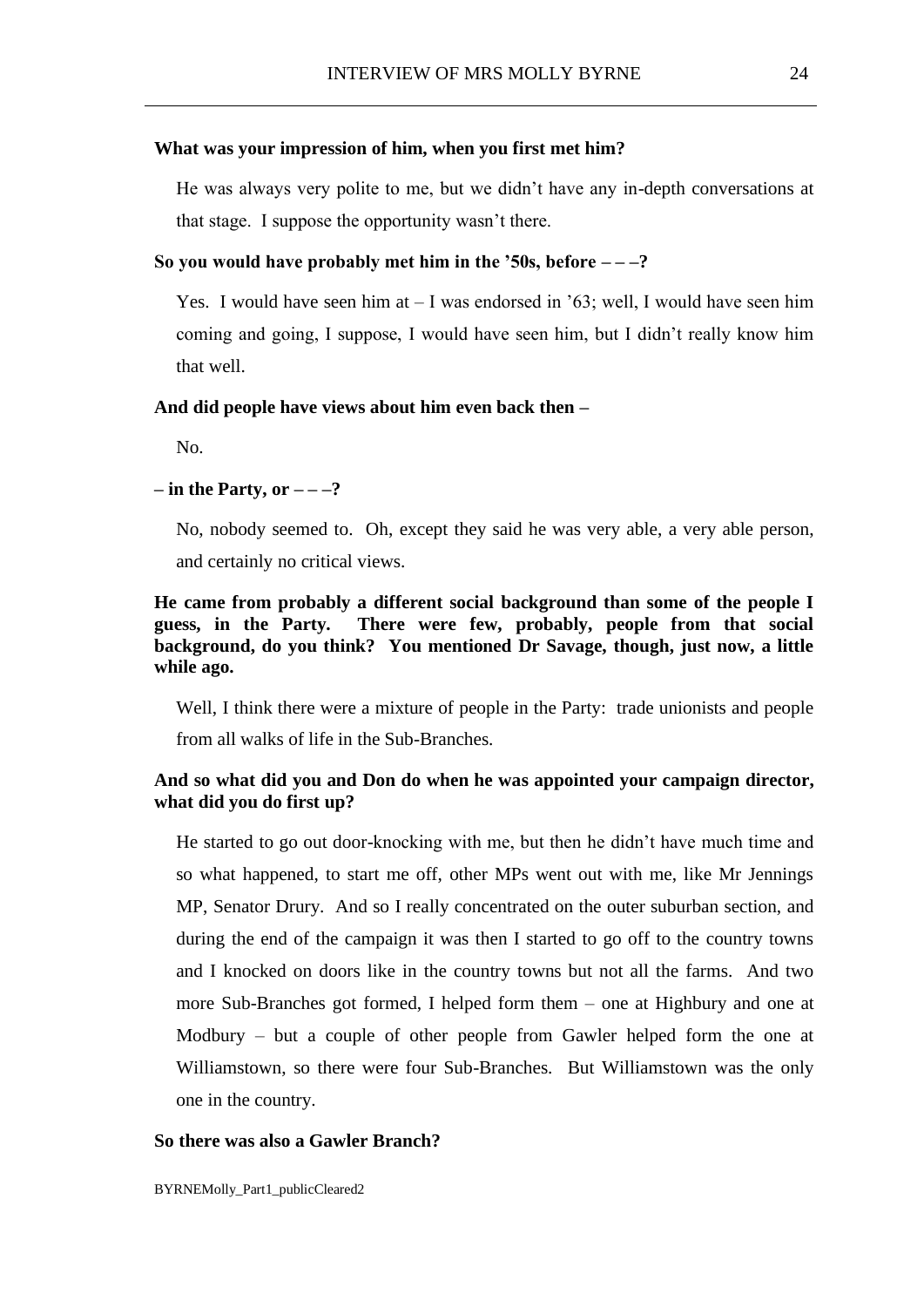Yes, there was a Branch at Gawler. But that wasn't in the Barossa electorate.

## **Oh, right. Right. And so it sounds like you were working at it all day, every day.**

I used to go out almost every day. I don't know whether we had a car then or not, but in any case I had to catch the bus and I'd catch one of the buses to a certain area and I'd walk around there. So I went out in all weathers.

# **I was thinking about you before when you said you came when you lived here, up to Tea Tree Gully, to give a talk. Would you drive up or would you go up in the bus?**

I went out in the bus.

#### **And then you'd stay overnight with your parents, perhaps?**

Yes, stayed with my parents.

## **And leave your daughter here with your husband, perhaps?**

Oh no, I took her with me.

# **Oh, right, and she'd have a night with her granny. (laughter) Oh, my goodness. So sometimes you were going around by yourself doing the door-knocking, too.**

Yes, that's right. Sometimes I had other Members of Parliament with me.

## **And what sort of reception did you get from people?**

Well, the fact that I was a woman didn't seem to make any difference. And I never hurried. I didn't actually talk politics unless they wanted to; I talked about other things and what they were mainly interested in.

#### **So what sort of things did you find yourself talking about?**

Well, you'd walk up the garden path and say they had a lovely garden and so forth, and I might say that, going out like that, you didn't get a good reception (laughs) from everybody, but very few people were rude. And I can remember one woman said to me, 'How *brave* you are, my dear. Do you think you'll get your deposit back?

# **And you did. No, you didn't need to get it back, rather. And what were the issues out there in that area?**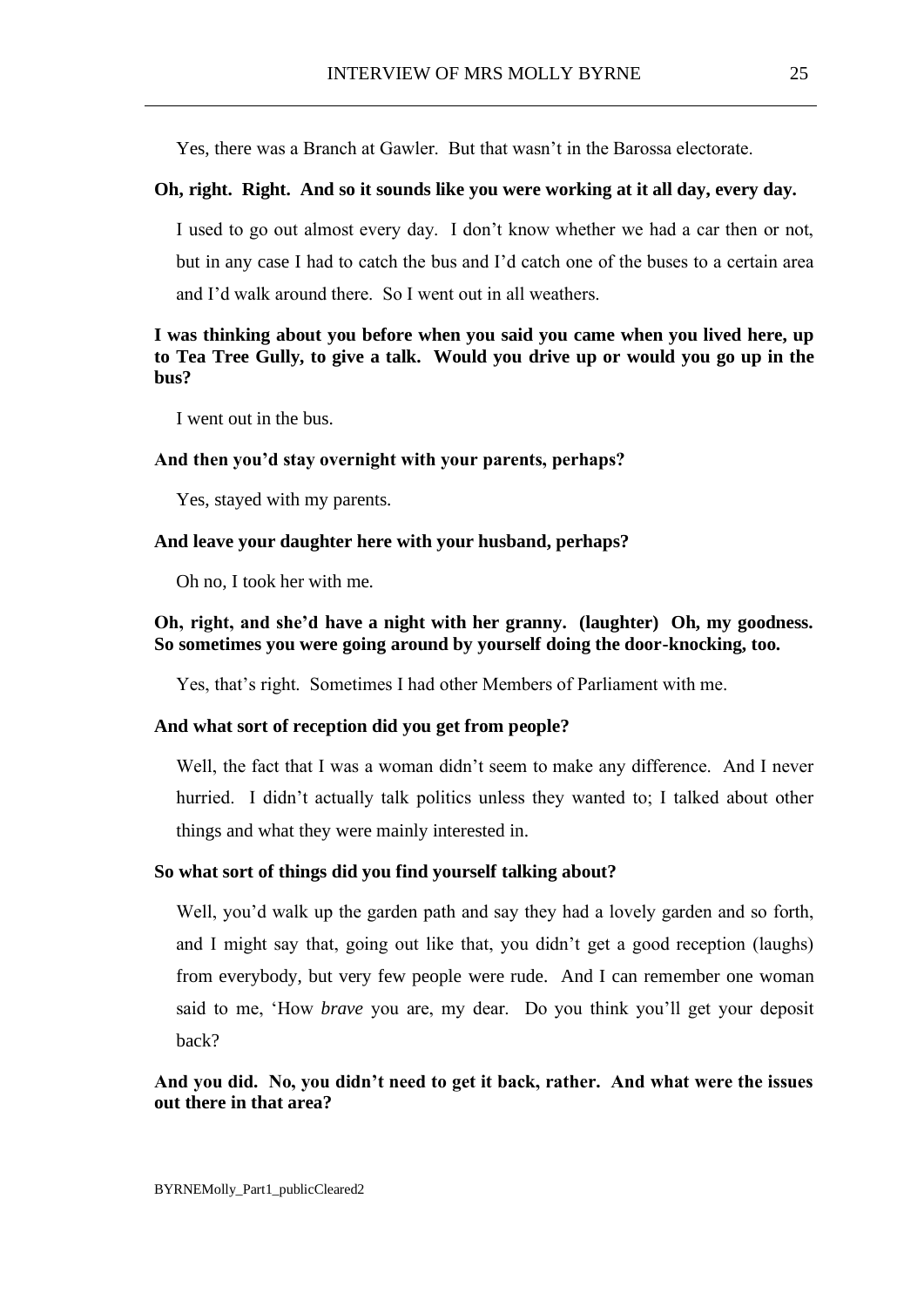I don't think – lots of people were just moving is, as you know, and so they didn't expound the issues to me. But of course, as it was a developing area, actually they wanted other facilities that weren't there, and that's what I concentrated on when I got into Parliament. But at that time people really didn't talk about issues. And what we did at the weekends, I used to go out with my father and husband and sometimes other people and we used to put the people on the roll, because lots of people were shifting into the area but they weren't putting themselves on the electoral roll. And at the same time we put them on the Legislative Council roll if they qualified.

# **So that was quite a campaign, I think, to get people on the Legislative Council roll in those days.**

Well, that was in the seat of Midland and we were trying to build our numbers up in the Legislative Council because we only had four out of twenty.

#### **And you had to own a house to be on the roll?**

Yes property ownership, ex-servicemen or women. I'm not quite sure about all those qualifications now; but they were restricted.

# **And what were people's reaction when you said to them, 'You're entitled to a vote here or in the Legislative [Council]'?**

Most of them didn't know what the Legislative Council was. They didn't realise what its role was in the South Australian Parliament.

## **So they'd been kept pretty ignorant, in a way they'd been kept quite ignorant?**

Well, I think most – I mean, I might be a political animal but everybody else isn't, you know?

## **Yes. And so when you went up to talk to them and knock on their door, when you were door-knocking, you had something to give them?**

Yes, I had an introductory card, and if they weren't home I used to leave it under the door or put it in the letterbox.

### **And did you have a phone number on it?**

No, because initially I didn't have a phone.

## **Oh, right.**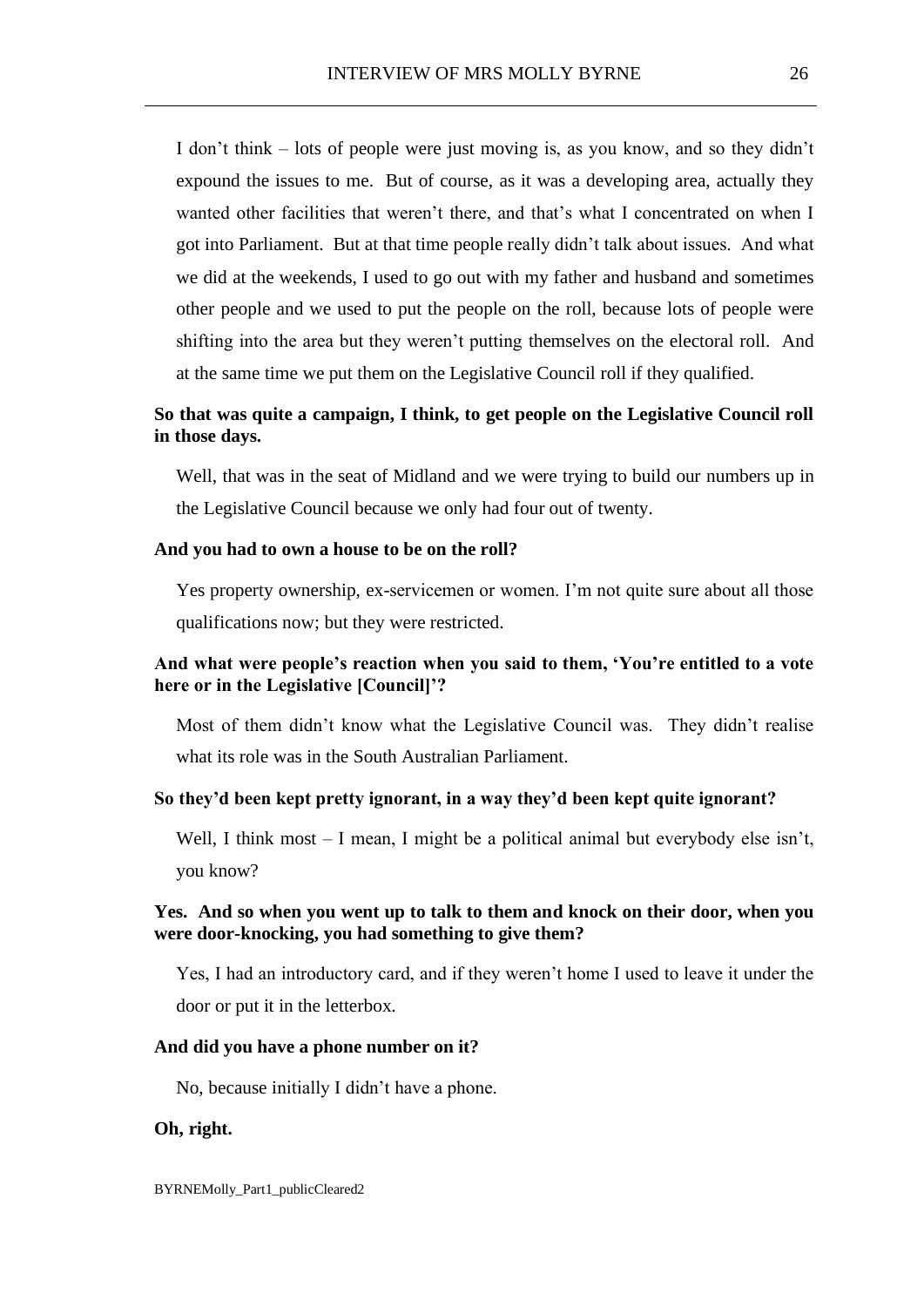I didn't have a phone until I moved into my house at Ridgehaven, and I didn't move in there I think until the December before the election, which was I think in the March. Because my parents, you see, I was staying with them and they didn't have a phone.

### **So people couldn't contact you about issues.**

No. But quite a number of people had problems which I passed on, say, to the appropriate Member of Parliament, might be a Federal matter or a State matter.

## **And who was the State MP out there at that time?**

The sitting Member was Mr Condor Laucke, who represented the LCL, and he was the Government Whip at the time. He was a flour miller.

# **Yes, we all know that name, Laucke's Flour Mill, don't we? And was he doing a lot of work in the electorate?**

Not in the outer metropolitan section. I think he mainly concentrated on the country section. And I might say that people used to say to me – well, those that seemed to know who was the Member (laughs) – when I knocked on doors they'd say, 'Well, what about Mr Laucke?' And I used to say, 'Well, he's a very nice person, but the point is we have different policies.' And they told him back that I was going around sort of praising him up. But I couldn't say anything bad about him and I wouldn't have even if I could have because I don't think (laughs) that sort of electioneering pays off.

## **Often it does.**

And I might mention that he later got endorsed for the Senate. I rang him up and congratulated him and I said, 'I did you a favour.' And he said, 'It looks as though you did.' (laughs) Then later he became President of the Senate, was knighted, and then he became the Lieutenant Governor, and I later got an OAM,<sup>5</sup> and when the ceremony was on he came into that ceremony to be there when I got it.

## **Goodness me.**

<sup>5</sup> OAM – Medal of the Order of Australia.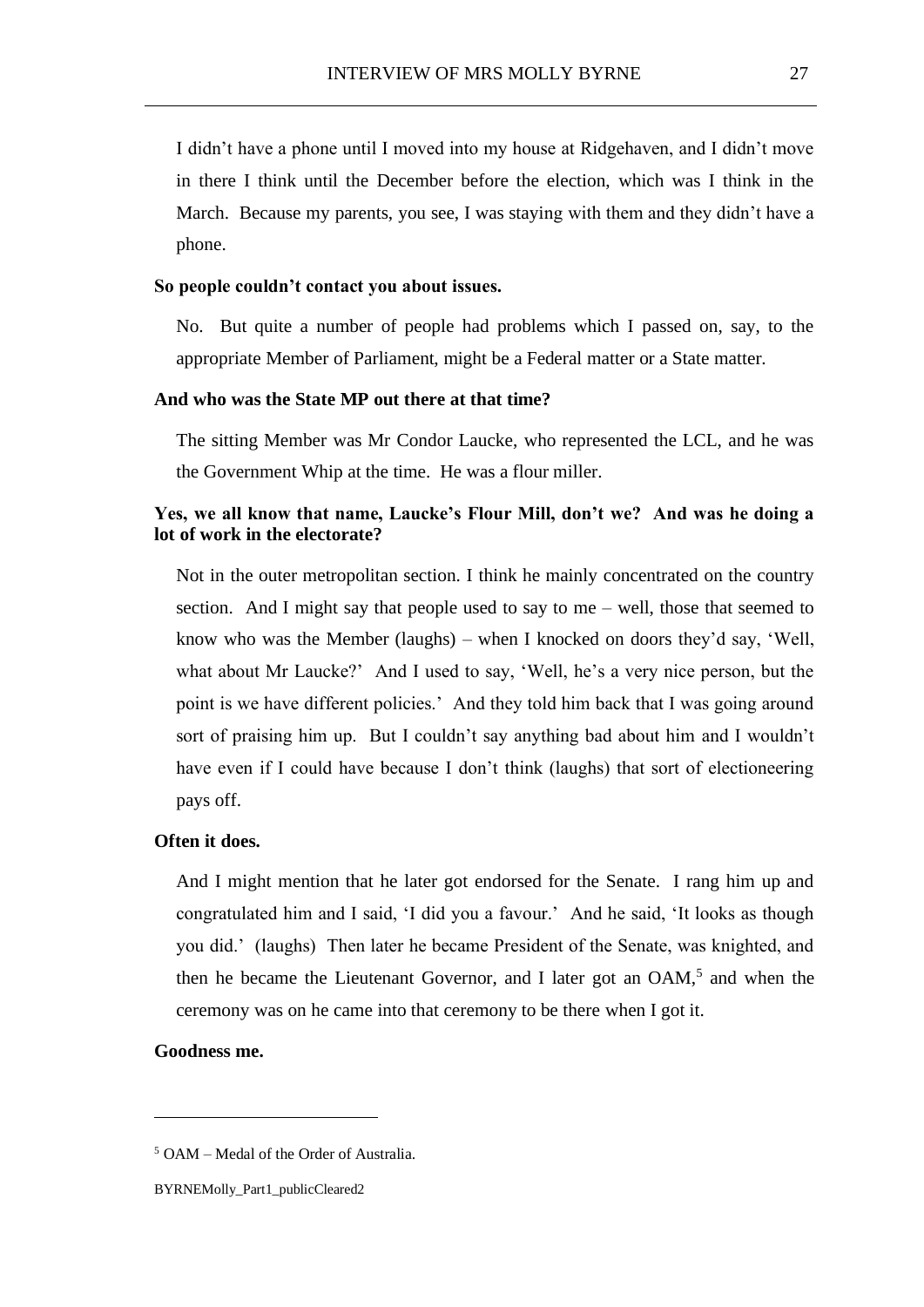And I attended his funeral. Now, people think we're all at loggerheads and it's not the case, do you know what I mean?

## **Yes.**

They might be representing a different political party, but the point is that you can still respect them.

## **That's right. And they're humans after all.**

That's right. You may not agree with their policy, but  $---$ .

# **That's right, that's right. And if he had a bit of a following out there you would have gained nothing anyway –**

No.

# **– by saying horrible things about him, anyway. And once you started working a lot in the more metropolitan parts of the electorate, when you were campaigning, did he start to do some more work in those?**

Yes, he did. But the population kept building up, you see, and so really what happened is the Government then really left electoral reform, as *they'd* see it  $- I$ wouldn't call it 'electoral reform' – too late.

## **So the Liberal Government did nothing about the need to change the boundaries.**

I can't remember whether they tried or not, but in any case what happened of course is that – not just there, but on the rim of the metropolitan area houses were being built further out and they were bringing Labor voters from, say, Port Adelaide or other areas.

# **And I did some work on Salisbury and Elizabeth and how that area was changed, but you know Salisbury, down there on the Main North Road, there were little subdivisions with inadequate sewerage, no shopping centre, muddy roads, no bus services: I think these are the sorts of issues that people were dealing with out in Tea Tree Gully, was that right?**

Yes. Well, when I became the Member they were issues: extension of sewerage, widening of arterial roads, more schools or extra buildings built at schools; and then kindergartens became an issue, things like that. And that's what occupied my time, trying to get these things done for the area, those facilities.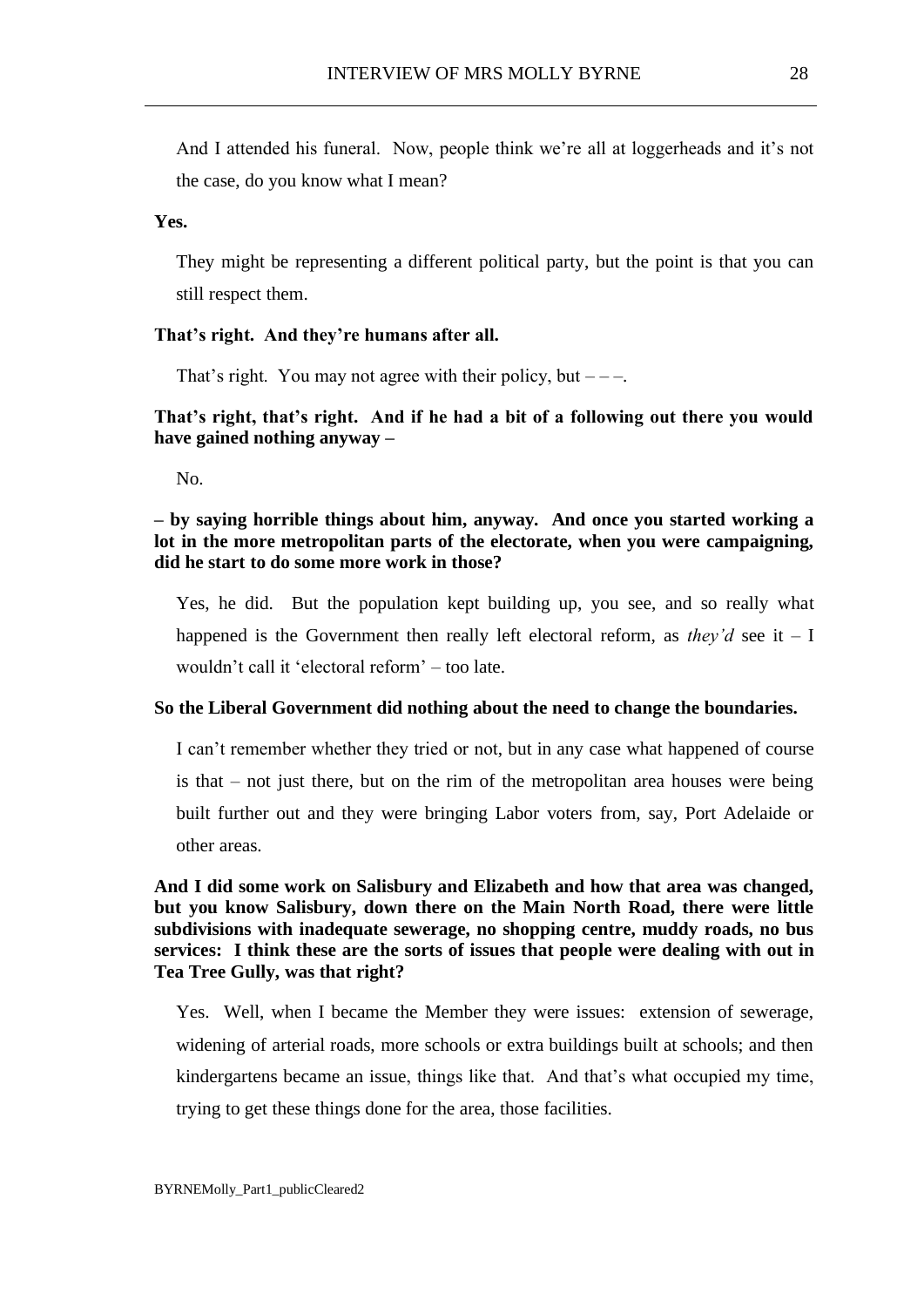**And when you were out campaigning did you get any people who were hostile to you as a woman – in fact, you were a young married woman, really, weren't you, with a small child?**

No, I didn't.

## **Nobody saying, 'You should be in the kitchen'?**

I had one man say that to me, but that's all. And later he became a supporter. (laughter)

### **Wonderful ironies of life, aren't they?**

Yes.

### **And so this campaign ran for quite a long time, then?**

Yes, two years. And I might mention at the same time that I got endorsed Hugh Hudson got endorsed for the seat here against Sir Baden Pattinson, who was then the Minister of Education. I'm not sure what the name of the seat was, it might have been Glenelg.

## **It might have been….**

Yes, it's Bright now. But the boundaries have changed.

## **So were you meeting with all these people discussing or were just you and Don and perhaps your family and local supporters working on the campaign more or less alone out there?**

I think we probably – I used to ring head office all the time and tell them what was happening, and I can remember I think by then Geoff Virgo (laughs) was the Secretary and I remember him saying every time he picked up the phone it was either Hugh Hudson or me. And I set a program and I stuck to it.

### **What was the program?**

Well, the program was this door-knocking and then the door-knocking in the country section, and if I can say about Christmas before the election I had it all worked out what would happen each weekend, what leaflet would go out, and then I organised through head office a doorknock of the whole Tea Tree Gully – well, the outer suburban section  $-$  by other people to remind them that I called. And then of course there was that leaflet put out, and I think it was mainly by the university students,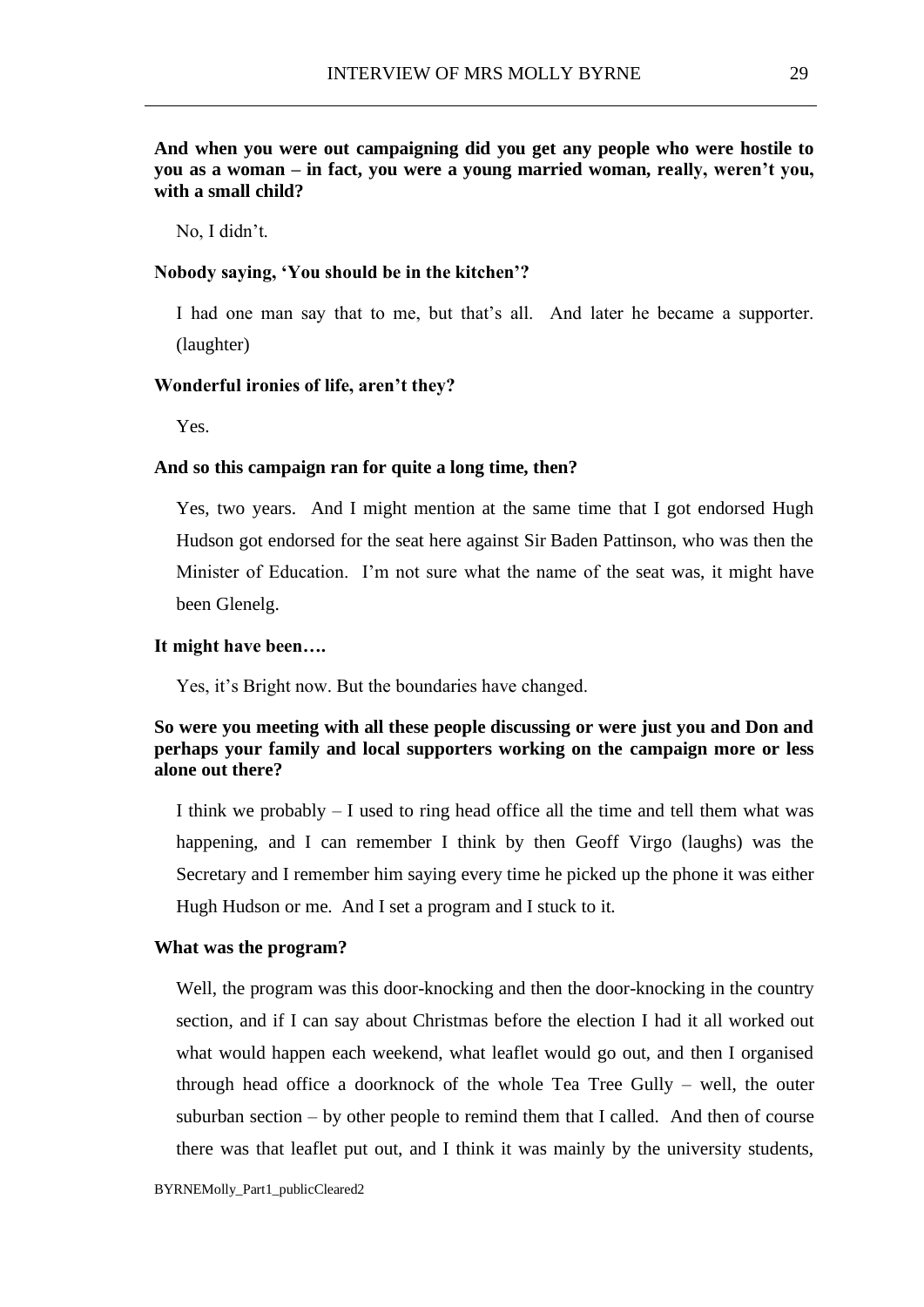about that electoral reform was needed, that there was a gerrymander, and I think that helped. I've still got a copy of that. You've probably seen it.

### **I don't think I have.**

It's worth seeing. (laughs) And also I had a leaflet, and Don Dunstan and Gretel his wife, I can remember we all worked out what was going to be put and wrote it on my kitchen table. And I had that put out in my handwriting.

### **And you've still got that one?**

Yes.

## **And that was, what, the last leaflet that went out before the election?**

I can't say whether it was the last; probably was. But in that we said how we'd build the Modbury Hospital, that was part of our platform.

# **So you heard some horror stories, I suppose, from people not being able to get to a hospital, did you –**

No.

#### **– when you went round?**

Not really. But it was obviously that it was needed in the area because it was going to expand.

# **I noticed on the Modbury Hospital website that they mentioned that they got you out there one time when they were having an anniversary.**

That's right, not long ago I went out there. That might have been last year; but it was the same time as that demonstration here about going to the War in Iraq, and I got involved in that with the present Member out there, and she put her car in front of Parliament House and we couldn't get out because there was a hundred thousand people there, so I was late getting there.

## **Oh, yes. Well, it was a big demonstration. You wonder what good we did, frankly.**

No. Well, no good came of it.

## **No, terrible business. So whose idea was it to put the leaflet out with your handwriting on it?**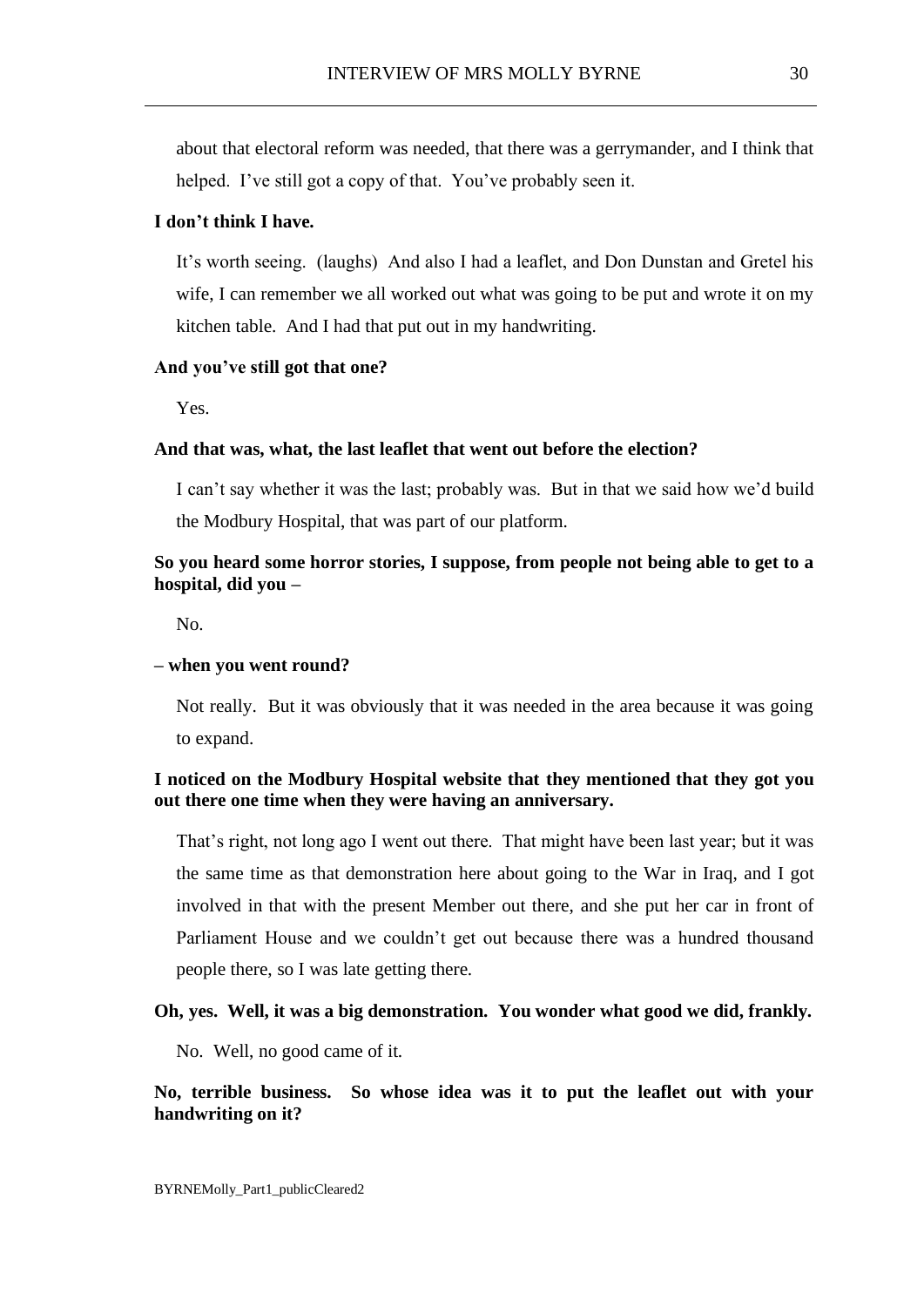Yes.

## **That was your idea, was it?**

Yes, my handwriting. And I think it did impress people, because most things are printed.

## **That's right, yes.**

And I should say this: that during the latter end of the campaign, Don Dunstan practically gave up looking after his seat of Norwood and left Gretel there in charge while he came and helped me.

## **So they were very, very concerned to win your seat.**

Yes. Well, they needed two more seats to make the government after thirty-two years.

### **So it was Tea Tree Gully and Glenelg that they were – – –.**

It was called 'Barossa'.

### **Of course it was.**

It was altered later to Tea Tree Gully and Todd, but it was Barossa then. And it took in a big area, and that's where I've got all those names there, you see. Do you want me to read them out?

### **Yes, please.**

The seat of Barossa had three subdivisions: the Birdwood Subdivision, which took in Birdwood, Mount Torrens and Foreston; the Highbury Subdivision, which took in Chain of Ponds, Golden Grove, Highbury, Houghton, Kersbrook, Lyndoch, Modbury, Paracombe, Rosedale, Rowland Flat, Sampsons Flat, Sandy Creek, Tea Tree Gully and Williamstown; and the Freeling Subdivision, which took in Daveyston, Ebenezer, Freeling, Greenock, Loos, Roseworthy, Sheoak Log and Wasleys.

## **So it was huge, really.**

Yes. And what I decided was that I had to have all the booths manned for the election; that even if I only got two or three extra votes at these country polling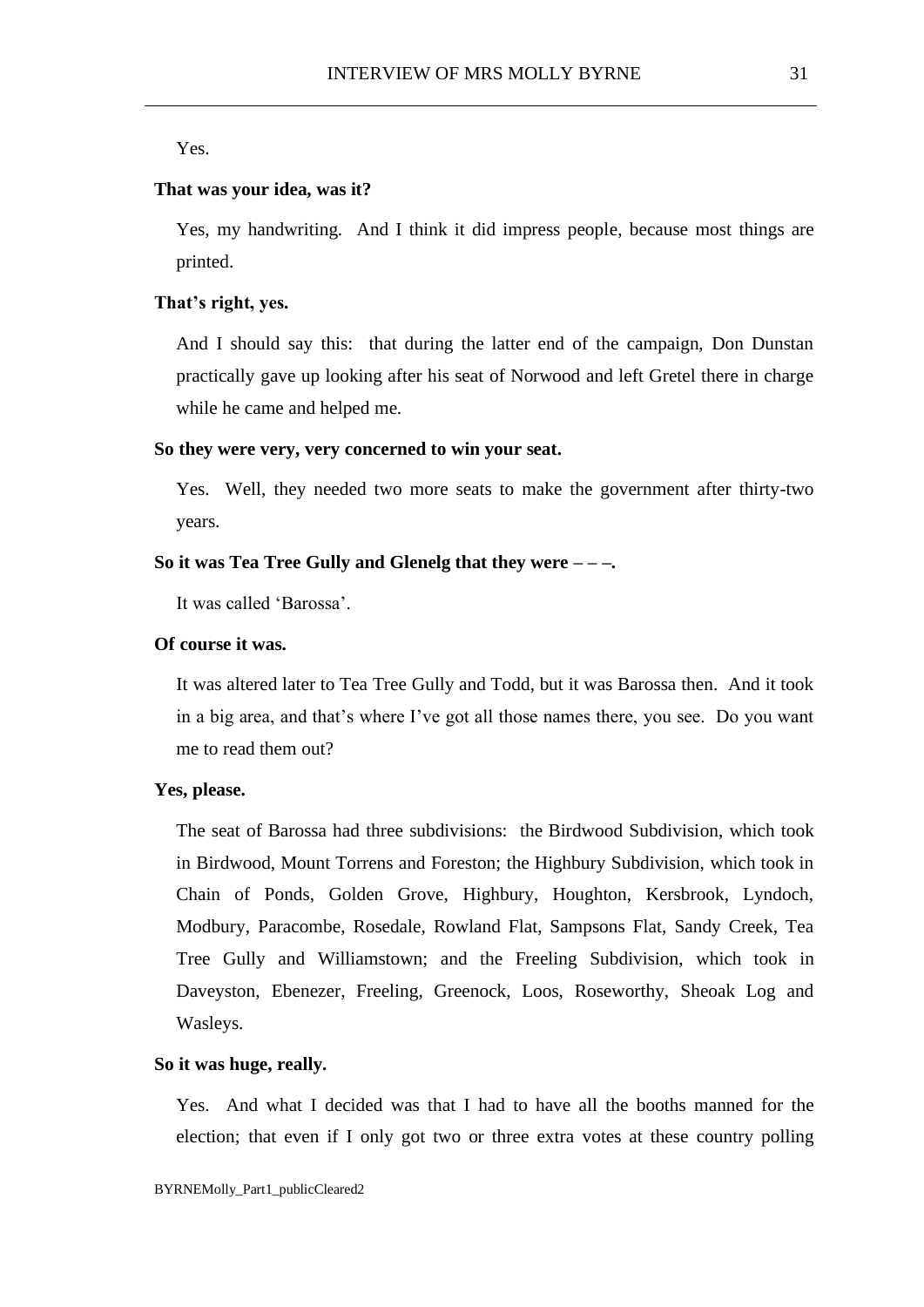booths it could be enough to swing the seat in the ALP's favour. So on election day I had people standing on every one of those booths. And of course those like at Tea Tree Gully end, they were of course well-manned; and Williamstown the same, in the country.

## **And were there booths where you didn't get a single vote?**

No.

## **So your strategy was a good one.**

Yes, I got votes in all of them. And I don't know that you want to put this in, (laughs) but it's interesting to note that  $-1$  think they were probably going to the University at the time, I'm not sure – but Peter Duncan, who later became an MP, and Chris Schacht, who became Secretary of the Party and he became a Senator, they both went up to these small polling booths and stood there all day for me.

# **Well, a lot of people in rural towns, Labor people, can feel very unrepresented, can't they? So that you were trying to reach them.**

Yes. I think probably what happens is that they take a card from both political parties and then they go in and nobody knows (laughs) if they vote Labor or not.

## **And some of those towns, depending on who your employer was –**

Yes.

# **– you probably in those days particularly have to be very careful. And so what did you do on election day, Molly, on that first election day?**

I've got a feeling – and I'm not quite sure about this – but I think I went and visited all the polling booths throughout the electorate, because that's what I did, it was customary to do that, and I think that's probably what I did, with someone else from our end who was a Party supporter. No, I may not have done that, I'm not sure, because we were always told to keep away from the booths so I may not have done that, I might have just stayed home.

# **And when the election was happening what did you think your chances were? When you woke up on election morn, how did you feel?**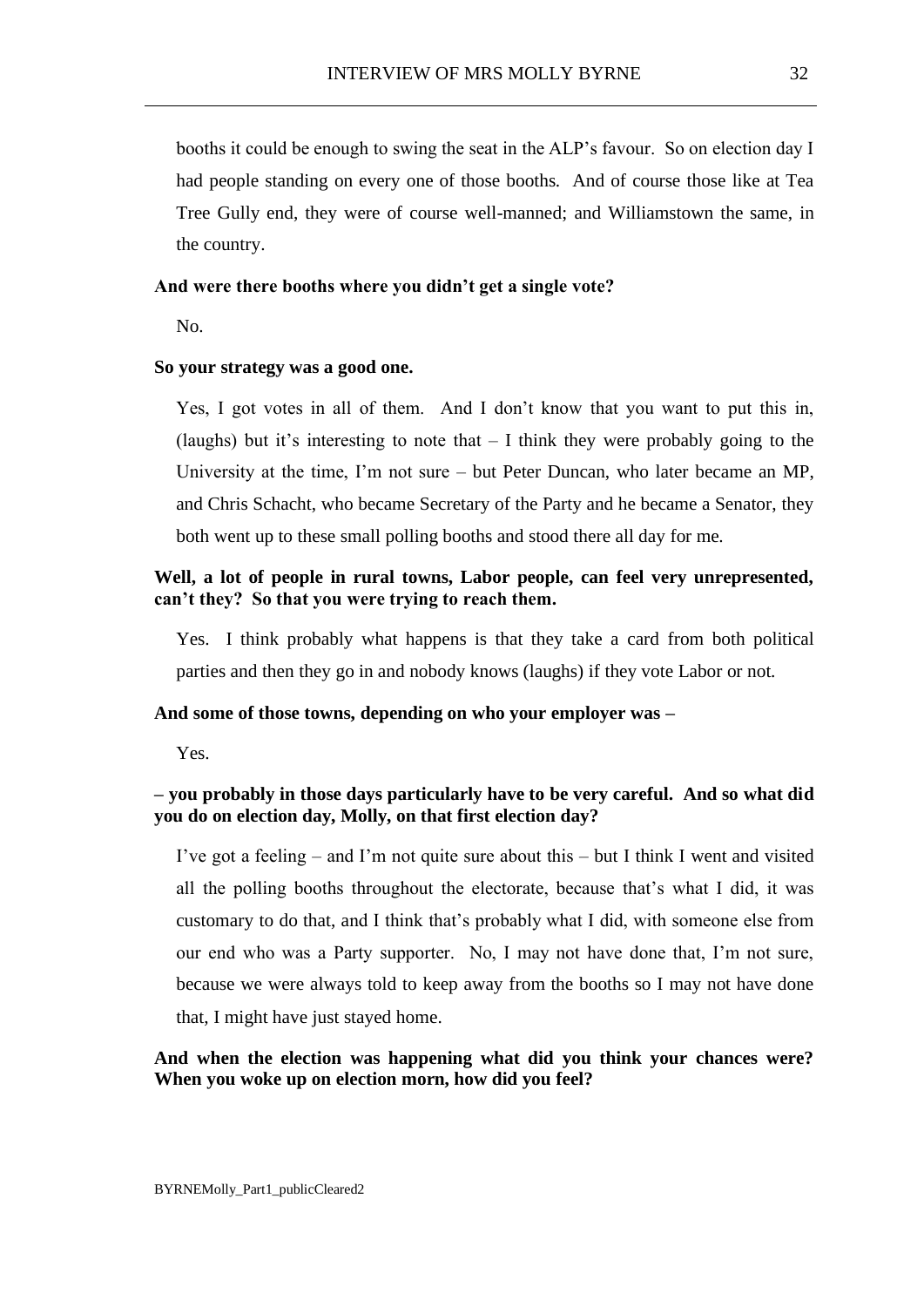I felt I was going to win. Because I felt that I'd put enough work in to win, but I felt that if I didn't I know the Party would have given me a second chance, but I felt I couldn't do it again.

### **You couldn't do that much.**

No, because I was just about exhausted.

# **And did you get a feeling, as you talked to voters, that there was a sort of – you know how you can go and you can get a feeling that things are moving your way? Or was it a bit hard to tell?**

I think it was hard to tell. But I got a good reception from the Tea Tree Gully end so I felt confident that we'd win those three booths.

# **Well, I might just ask my last questions for you about that evening: was there a function somewhere?**

Yes, we had a function at my home.

### **And by then you were at Ridgehaven.**

Yes. And I can remember as the booths came in I ended up, like I had people ringing the house with the votes, and I ended up from memory with 640 in front on the night, but there were still absent and postal votes to be counted. And I can remember Don Dunstan rang me to see what the result was – I think he was on a television station or a radio station – and he said, 'You've won, Molly.' And I said, 'No, we've got all these absent and postal votes to be counted.' He said, 'Oh, no, you've won.' Anyway, I was never convinced that I'd won until (laughs) every one of them had been counted, and then I think I had about 610 votes over the sitting Member, and as there were four candidates overall – I can't remember – but I had a majority.

### **Well, congratulations.**

(laughs)

### **It was very important.**

And I'd like to add this: that Clyde Cameron and Doris came out on the night and I can remember Clyde saying to me, 'Molly, you're going to get X amount a year now you're elected.' And I can remember that I was astounded because I never ever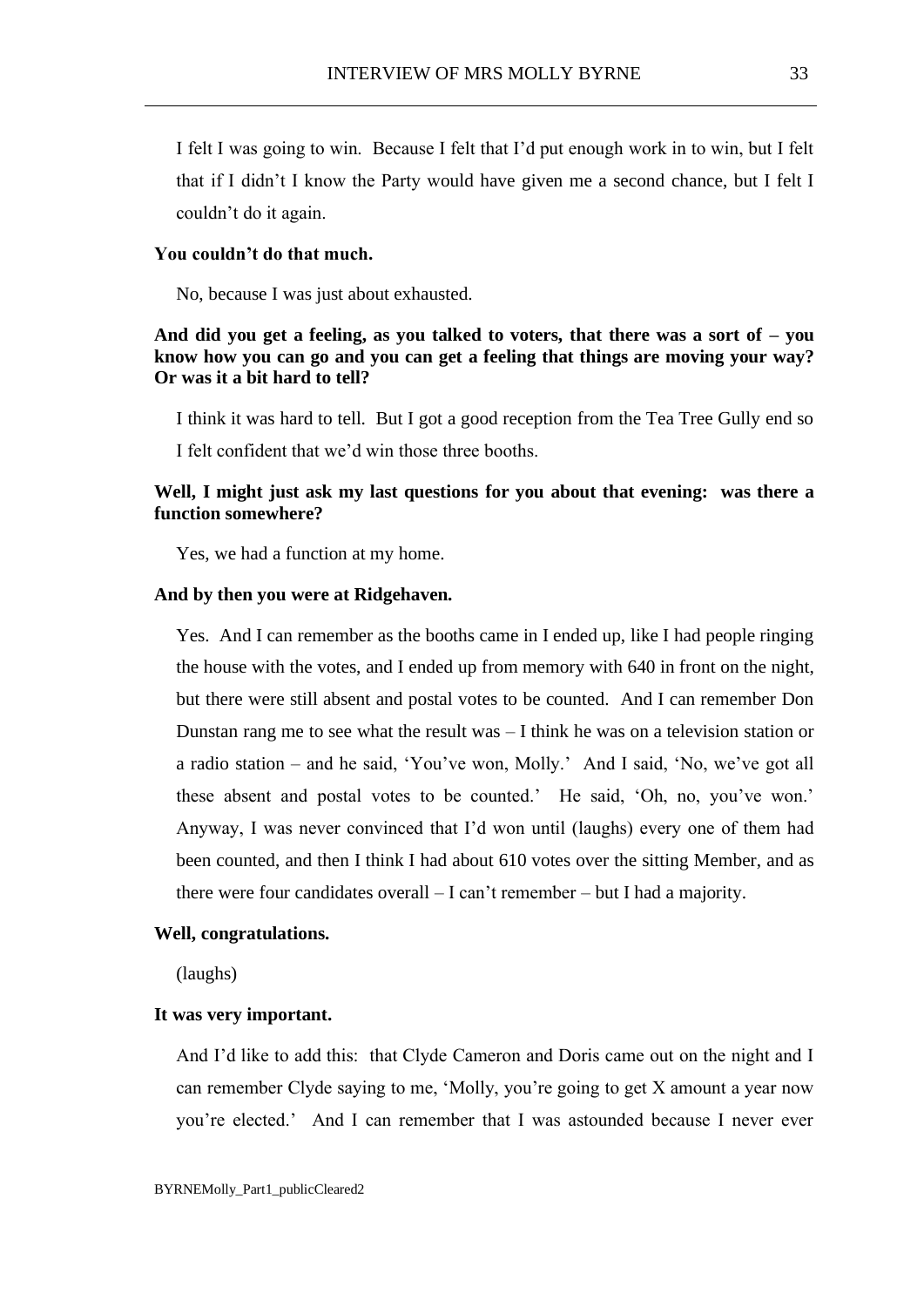thought about how much money I was going to get and I would have done the job for nothing.

#### **Well, good on you.**

Yes. And he, incidentally, the returning officer was at Lyndoch and so Clyde went up as a scrutineer for me, subsequent to the night of the poll, and acted as a scrutineer at the count. And people came all night to congratulate me. People would just go past and come in, absolute strangers, and I never went to bed all night and I can remember at six o'clock in the morning one of the Party members at Williamstown (laughs) rang me and he said, 'I want to be the first to congratulate you.' (laughter) And I didn't say I'd been up all night.

# **Marvellous. So people were very thrilled. And I don't remember exactly, but was it quite clear on the night that Labor had won the election?**

Yes.

# **It was.**

Mm.

#### **So you had two reasons to feel jubilant.**

Yes. Well, see, Hugh won the seat here, too. It's a shame he died, he's dead now, because he had a lot to offer, the same as Don did.

## **Yes. Yes, he wasn't very old, was he, Hugh Hudson?**

No, he was in his sixties.

## **I was looking at your first speech and I noticed** *his* **first speech came after.**

Yes, that would be right.

## **He made a few comments about Charles Cameron Kingston and various things.**

Yes.

## **I've been talking to you for quite a long time and I thought maybe we could leave it there today unless there's anything you wanted to add today.**

Okay. Oh, I suppose the next part is probably my experiences, (laughs) I suppose, in Parliament: there's nothing much else to say.